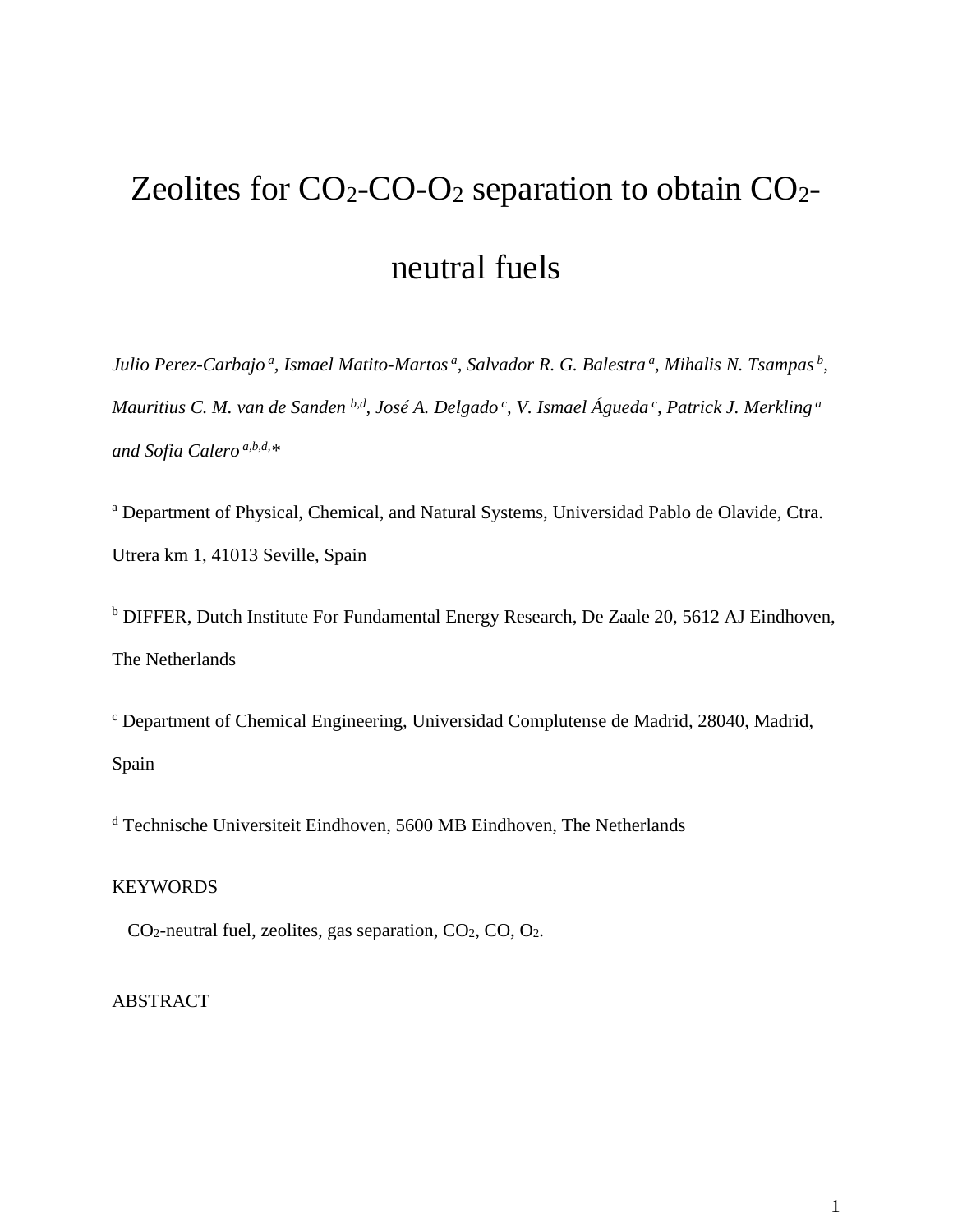Carbon dioxide release has become an important global issue due to the significant and continuous rise in atmospheric CO2 concentrations and depletion of carbon-based energy resources. Plasmolysis is a very energy efficient process for reintroducing CO2 into energy and chemical cycles, by converting  $CO<sub>2</sub>$  into  $CO$  and  $O<sub>2</sub>$  utilizing renewable electricity. The bottleneck of the process is that CO remains mixed with  $O_2$  and residual CO<sub>2</sub>. Therefore, efficient gas separation and recuperation is essential for obtaining pure CO, which via water gas shift and Fischer-Tropsch reactions, can lead to the production of  $CO<sub>2</sub>$  neutral fuels. The idea behind this work is to provide a separation mechanism based on zeolites to optimize the separation of carbon dioxide, carbon monoxide and oxygen at mild operational conditions. To achieve this goal, we performed a thorough screening of available zeolites based on topology and adsorptive properties using molecular simulation and Ideal Adsorption Solution Theory. FAU, BRE and MTW are identified as suitable topologies for these separation processes. FAU can be used for the separation of carbon dioxide from carbon monoxide and oxygen and BRE or MTW for the separation of carbon monoxide from oxygen. These results are reinforced by pressure swing adsorption simulations at room temperature combining adsorption columns with pure silica FAU zeolite and zeolite BRE at a Si:Al ratio of 3. These zeolites have the added advantage of being commercially available.

## 1. INTRODUCTION

Reducing greenhouse gas (GHG) emissions has been identified as one of the principal keys to mitigate climate change. It was already pointed out two decades ago in the Kyoto Protocol (1997) and reinforced by the Copenhagen Accord (2009) and the  $21<sup>st</sup>$  Conference of the Parties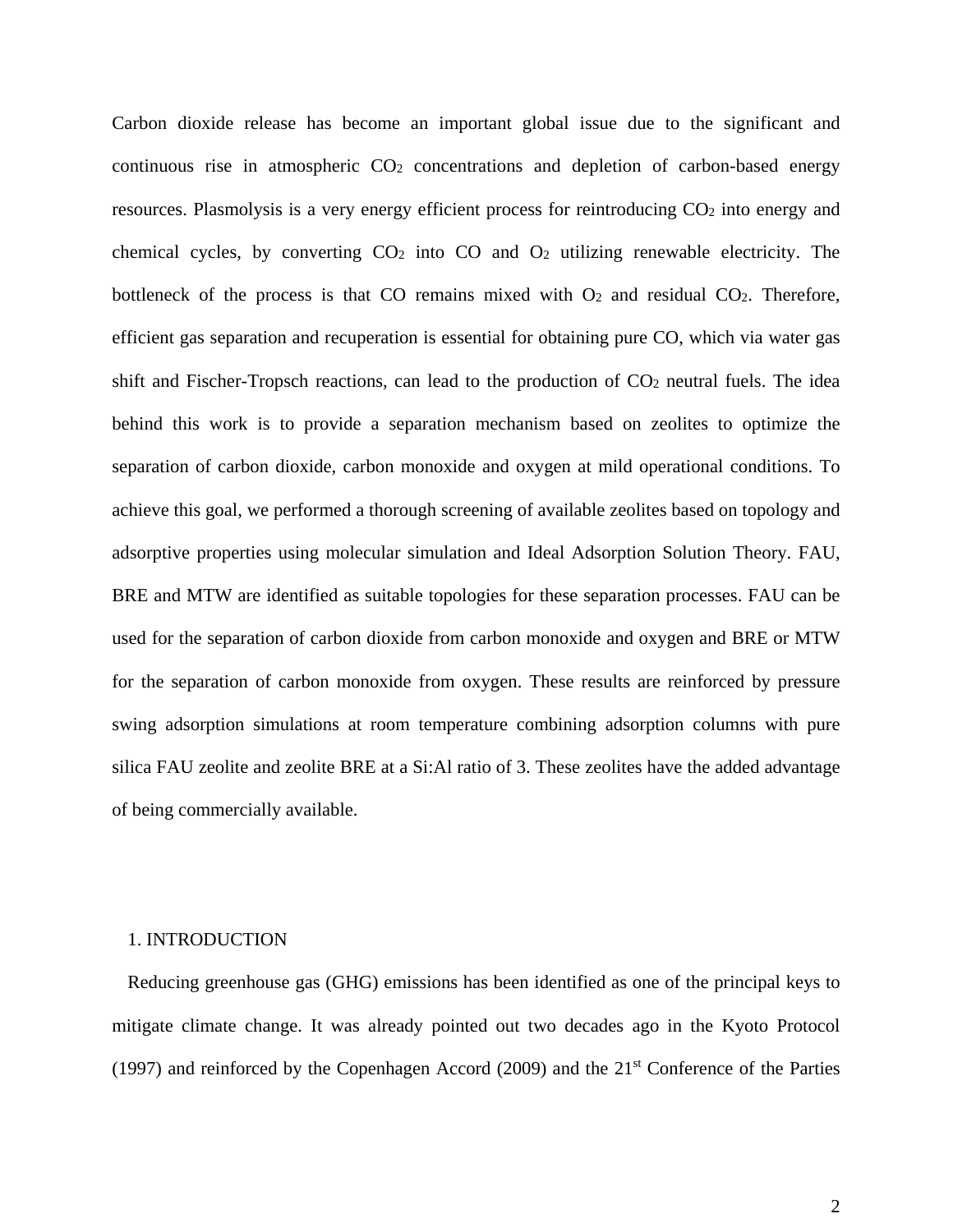agreements, also known as the Paris Climate Change Conference (2015). Although the increasing rate of pollutant emissions has been slowed down over the last years, total carbon emissions keep rising, as well as carbon-based fuel demand.<sup>[1,](#page-22-0) [2](#page-22-1)</sup> Thus, finding alternatives to overcome the fossil fuel dependence while at the same time decreasing the GHG emissions is a goal behind both research and industrial efforts. The search for new clean-energy technologies is driven by the challenge of reducing these gas emissions and the desire to make industrial processes environmentally sustainable.

A promising solution is the large-scale replacement of fossil fuel by renewable energy sources.<sup>3-6</sup> Wind or photovoltaics integration into energy-intensive industries is presently hampered by their intermittency in conjunction with the absence of useful storage solutions. Additionally, the direct introduction of sustainable energy into, e.g., the value chain of chemical industry remains challenging: Heat is the desired form of energy, whereas renewables are frequently harvested in the form of electricity. Therefore technologies that can convert renewable electricity into storable chemical fuels have attracted tremendous interest.<sup>3-6</sup>

Carbon dioxide is often considered as the key molecule in many strategies to replace conventional energy sources by renewable ones. Although the dissociation of  $CO<sub>2</sub>$  is a strongly endothermic process, a sustainable production of CO or syngas,  $CO + H<sub>2</sub>$  (via the water gas shift reaction:  $CO + H_2O \rightarrow CO_2 + H_2$ ) would be an elegant route to implement renewable energy into the chemical production chain while adding value to the waste gas CO2. Synthesis gas is used in the petroleum industry for long-chain liquid hydrocarbons via the Fischer-Tropsch process.<sup>[3](#page-22-2)</sup>

Carbon dioxide splitting mechanisms are energy-costly processes per se, however non-thermal plasma-assisted dissociation has been proved to be able to reach energy efficiency of 80%.<sup>4-6</sup> These electrical discharges are characterized by non-equilibrium conditions under which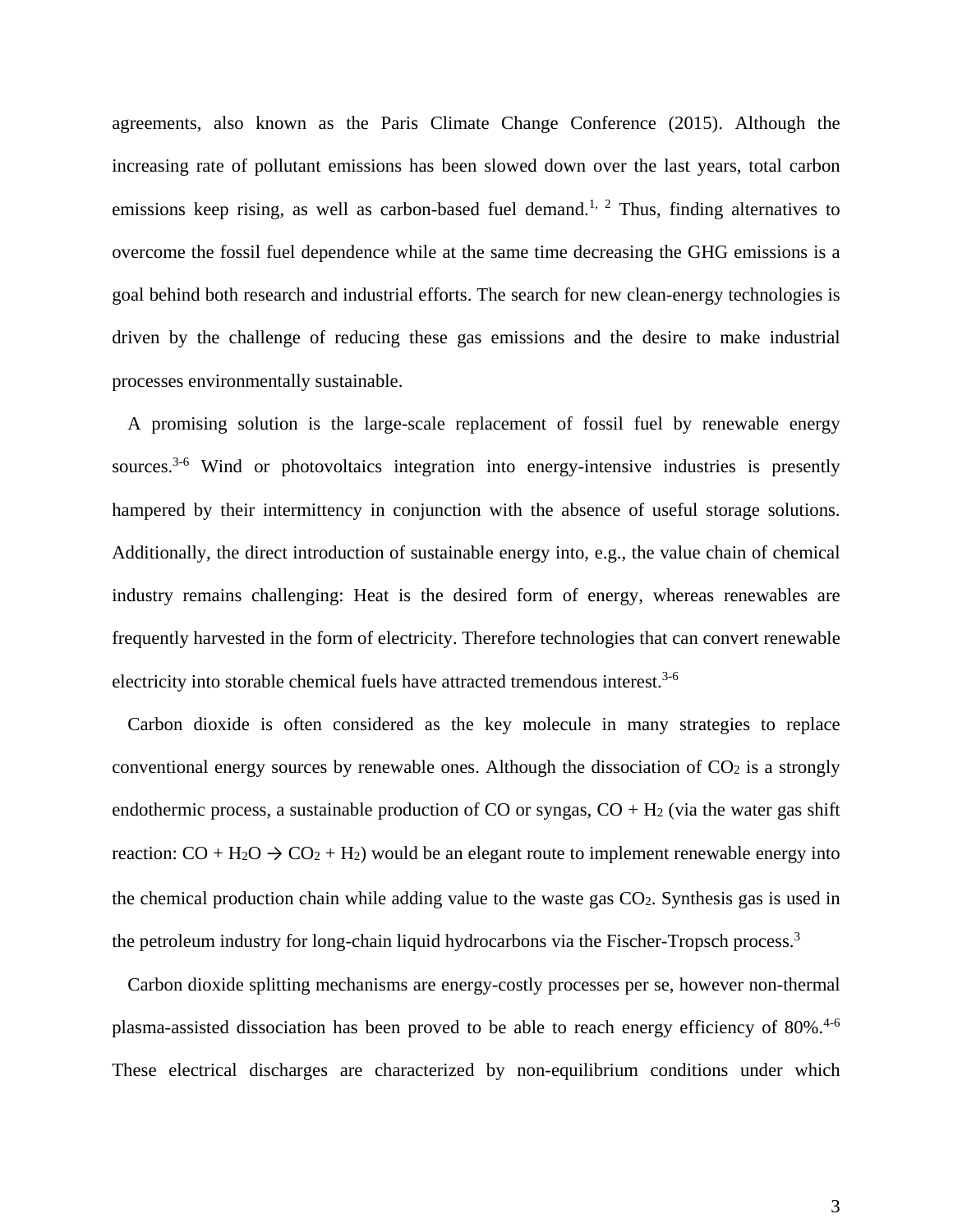electrons, ions, and neutral species have different translational and — in the case of molecules internal energies. The corresponding energy distribution functions may be described by separate temperatures. Therefore, non-thermal plasmas with unequal electron, gas, and vibrational temperatures provide an entirely different environment for chemical reactions than known from conventional processing under thermal equilibrium. In the case of  $CO<sub>2</sub>$  dissociation (to  $CO$  and  $O_2$ ) or  $CO_2$  plasmolysis under non-thermal conditions, the vibrational excitation of  $CO_2$ molecules in a plasma process provides the highest energy efficient route for its dissociation. In order to maintain high efficiencies for  $CO<sub>2</sub>$  plasmolysis, low  $CO<sub>2</sub>$  conversion should be implemented which results in the production of a  $CO<sub>2</sub>$ ,  $CO$  and  $O<sub>2</sub>$  mixture. Therefore an extra separation step for obtaining pure CO is necessary before the utilization for both water gas shift and syngas-to-fuel processes, as depicted in the diagram of Figure 1.



Figure 1. Diagram of the CO<sub>2</sub>-neutral production of fuel.

Nanoporous materials are commonly used for gas flow sieving. In particular, zeolites have been previously proposed as materials that can perform highly selective separations. This is one of the reasons for their wide use in industry. Zeolites are well known porous crystalline structures made of TO4 tetrahedra, where the tetravalent central atom T is usually a silicon atom. These basic blocks form different building units which allow zeolites to adopt a large number of topologies, with a wide range of molecular-sized pores and high surface areas. Molecular simulation is a useful tool for finding suitable materials for gas separation, considering many factors and conditions. Despite the fact that multi-component simulations in complex systems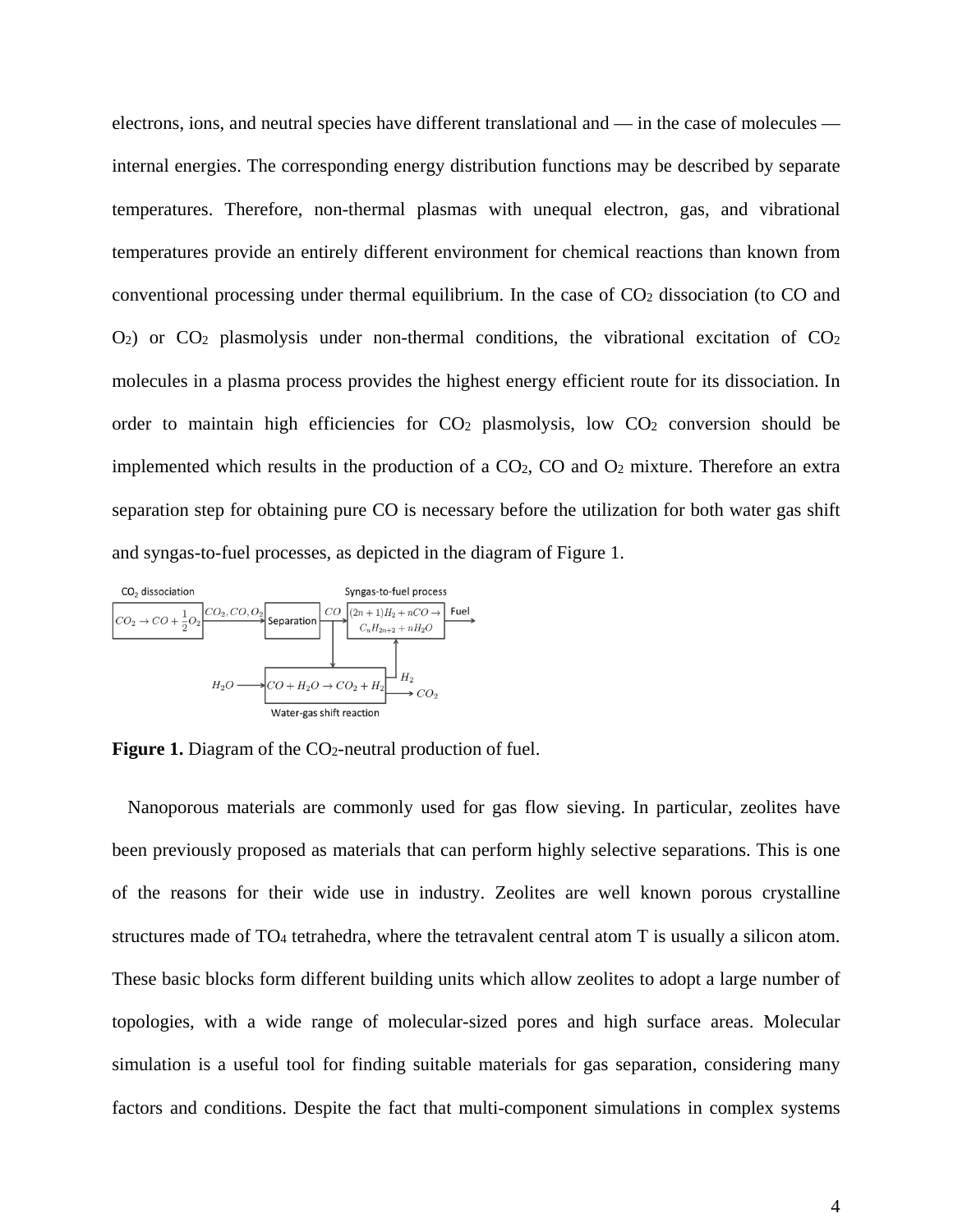require significant amounts of time and resources, the evolution of computational algorithms, theoretical approaches, and hardware technology make them affordable nowadays. Additionally, molecular simulations offer some advantages over experiments, providing complete control over the system, producing information at a molecular level, and allowing screenings which would be unfeasible using other approaches. In this sense, several works of the literature validate simulation procedures in zeolite screenings.<sup>[7-13](#page-22-4)</sup> Essentially, screening can be tackled in one of two ways. The first one is dealing with reduced, preselected sets of porous materials (up to typically 20) and performing a specific study on the separation of a particular mixture based on sorption and/or diffusion criteria.<sup>7-9</sup> The second one is to perform coarse-grained characterizations of large structure databases to aid further aimed research, but limiting the study to calculations derived from heat of adsorption results.<sup>10, [11](#page-22-6)</sup> Although some recent works start to overcome these computational restrictions, $12, 13$  $12, 13$  widespread detailed studies remain challenging.

This work focuses on finding an effective separation scheme to capture carbon dioxide and recover carbon monoxide from a gas mixture made of  $CO<sub>2</sub> (85%)$ ,  $CO (10%)$  and  $O<sub>2</sub> (5%)$ . This composition is typical of carbon dioxide splitting as reported in Fridman<sup>[6](#page-22-7)</sup>, Van Rooij et al.<sup>[4](#page-22-3)</sup>, and Bongers *et al.*<sup>[14](#page-23-2)</sup> Pure component adsorption isotherms were calculated for the three gases in most of the zeolite topologies reported in the IZA database[.15](#page-23-3) A first approximation to adsorption isotherms for the mixture were obtained applying Ideal Adsorption Solution Theory (IAST).<sup>16</sup> We also simulated adsorption isotherms of binary and ternary mixtures in selected zeolites. Simulations of pressure swing adsorption processes were performed to confirm the feasibility of the separation scheme suggested.

#### 2. METHODOLOGY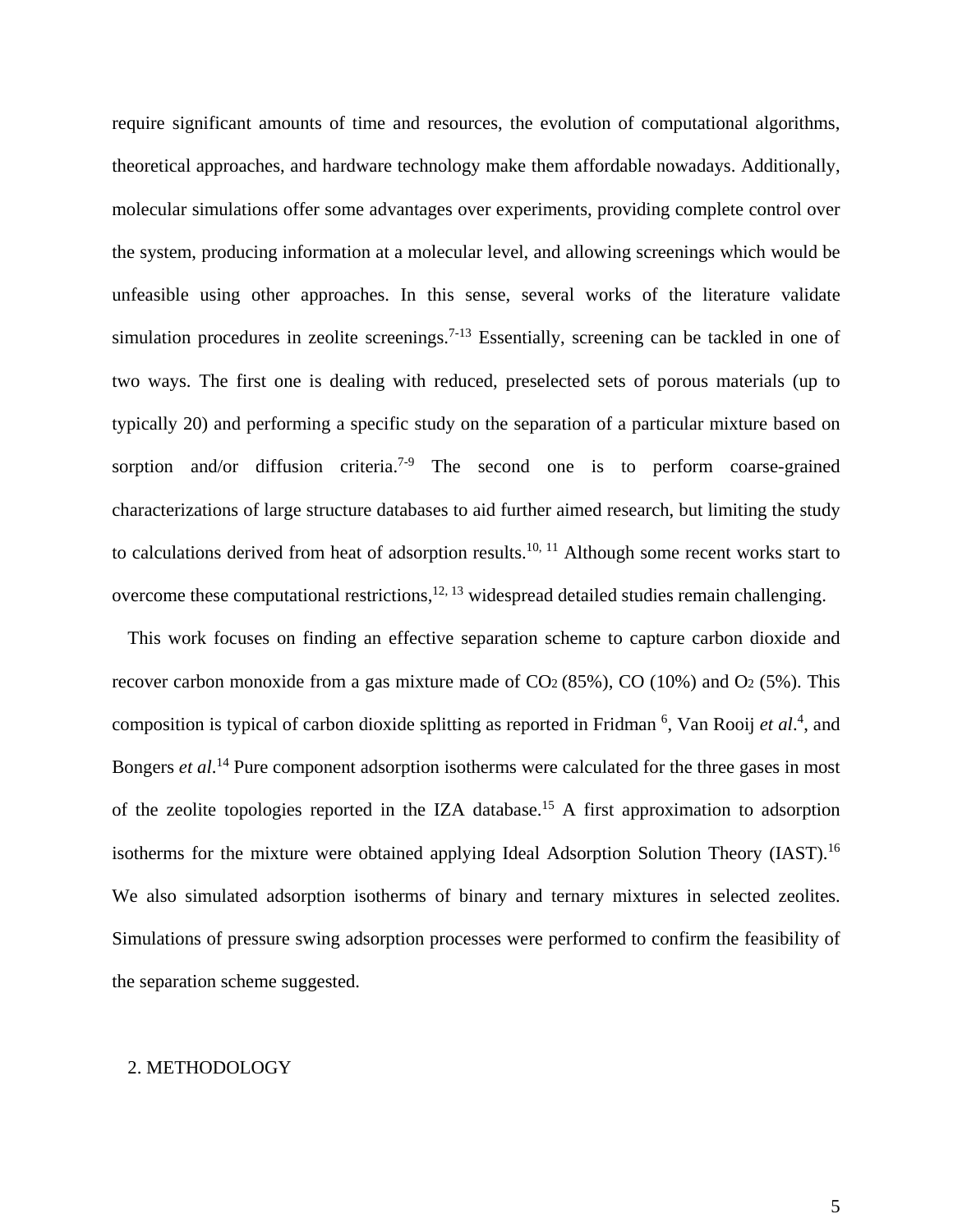Adsorption isotherms were obtained using Monte Carlo simulation in the Grand Canonical ensemble  $(\mu VT)$ . This ensemble fixes the average value of the chemical potential, volume, and temperature. Due to the nature of our systems, the chemical potential of a gas can be directly related with the fugacity, and thereby with the pressure through the fugacity coefficient, using the Peng-Robinson equation of state. RASPA software<sup>[17](#page-23-5)</sup> was used to carry out all simulations. Temperature was set to 298 K and the pressure values used for the adsorption isotherms were selected in the range of  $10^{0}$ - $10^{12}$  Pa, depending on the zeolite.

The gas molecules are described by rigid three-site models. Each site is considered as an interacting center with a point charge and effective Lennard-Jones potentials. The parameters used are compiled in Table 1.

|           | $\varepsilon/k_B$ [K] | $\sigma$ [Å] | $q[e^-]$  |
|-----------|-----------------------|--------------|-----------|
| $C_{CO2}$ | 29.993                | 2.745        | $+0.6512$ |
| $0_{CO2}$ | 85.671                | 3.017        | $-0.3256$ |
| $C_{CO}$  | 16.141                | 3.658        | $-0.2424$ |
| $0_{CQ}$  | 98.014                | 2.979        | $-0.2744$ |
| $D_{CO}$  |                       |              | $+0.5168$ |
| $0_{0_2}$ | 53.023                | 3.045        | $-0.112$  |
| $D_{0_2}$ |                       |              | $+0.224$  |

**Table 1.** Lennard-Jones parameters and point charges used for the adsorbates.

While each site of the carbon dioxide molecule corresponds to an atom center, for carbon monoxide and oxygen a central dummy pseudo-atom  $(D_{CO}$  and  $D_{O_2}$ , respectively) are defined to reproduce their first non-zero electrostatic moment. These dummies are therefore interacting centers with non-zero point charges, but their Lennard-Jones parameters and mass are set to zero.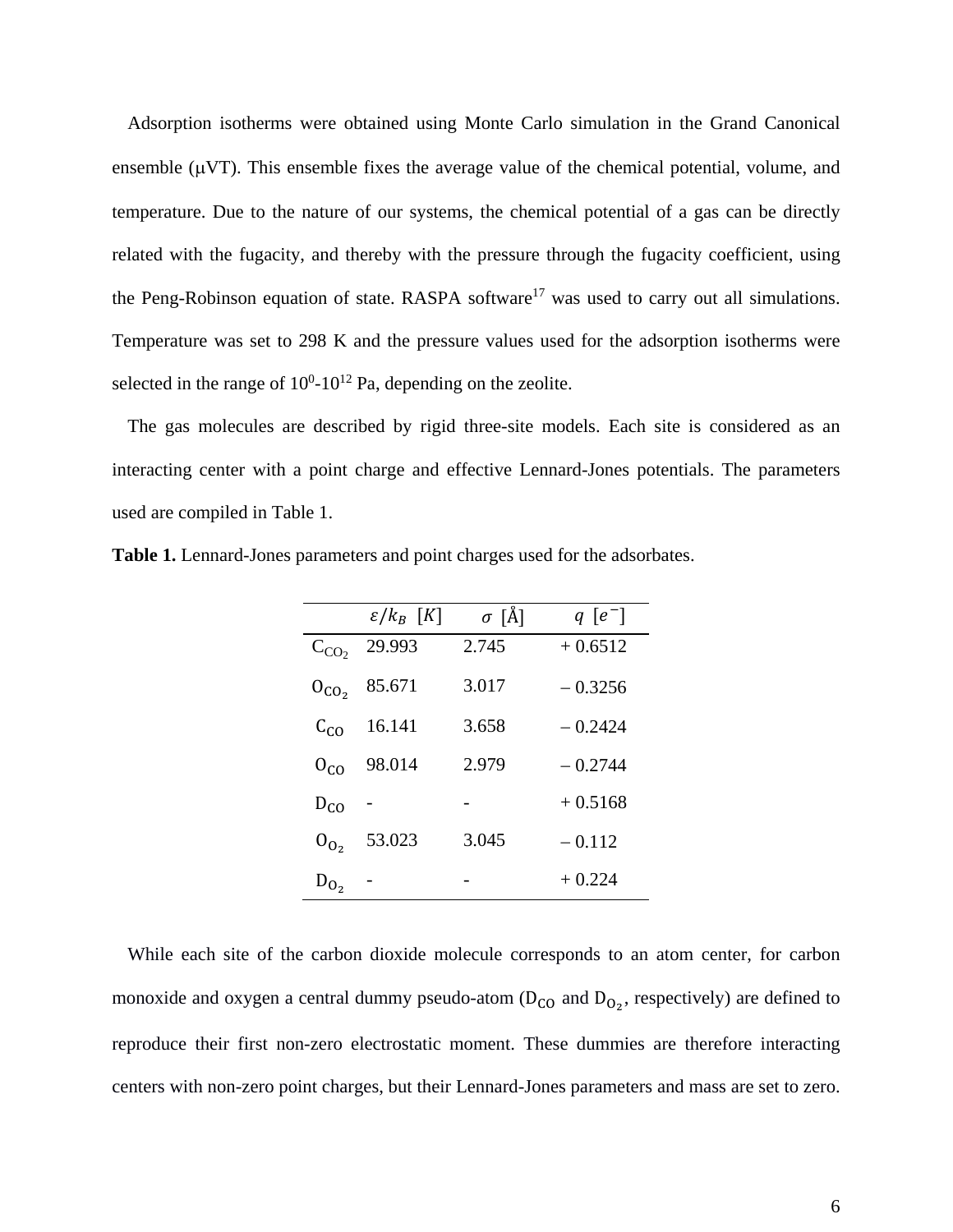The point charges and Lennard-Jones parameters for carbon dioxide are taken from Garcia-Sanchez *et al.*<sup>[18](#page-23-6)</sup>, and those for carbon monoxide and oxygen from Martin-Calvo *et al.*<sup>[19,](#page-23-7) [20](#page-23-8)</sup>

Zeolites are considered rigid and, for the initial screening, we focused only on pure silica structures. Among all the zeolite topologies contained in the IZA database,<sup>15</sup> we selected a subset of 174 structures, avoiding the structures defined as 0-dimensional and also the structures containing OH groups. The point charges for the atoms of the framework ( $q_{Si} = +0.786 e^{-}$  and  $q_0 = -0.393 e^{-}$ ) are also taken from Garcia-Sanchez *et al.<sup>18</sup>* Further simulations in selected zeolites were performed considering not only silicon atoms in their structures, but also aluminum atoms in the lattices. Given that Al atoms and oxygen atoms bridging silicon and aluminum atoms ( $q_{Al} = +0.4859 e^{-}$ ,  $q_{O_a} = -0.4138 e^{-}$ )<sup>[18](#page-23-6)</sup> differ from Si atoms and oxygen atoms linking two Si atoms, non-framework cations have to be introduced to compensate the net charge. One sodium cation, with charge  $q_{Na} = +0.3834 e^{-1.8}$ , is introduced for each T central silicon atom replaced by an aluminum atom.

Adsorbate-adsorbate and adsorbate-adsorbent atomic interactions are described by Lennard-Jones and Coulombic potentials. Lennard-Jones potentials are cut and shifted to zero at a cutoff radius of 12 Å. Coulombic interactions were calculated using Ewald summation. Interactions between framework atoms are not taken into account because their positions are kept fixed. Lennard-Jones interactions of guest molecules with framework silicon atoms are neglected, since their dispersive forces with the oxygen atoms prevail. Cross interactions are collected in Table 2. They imply that the carbon monoxide model leads to strong interactions with sodium cations to account for the significant quadrupole moment of this molecule. Other interactions not specified in the table are calculated using Lorentz-Berthelot rules. Additional Lennard-Jones parameters for cross terms between adsorbate molecules and sodium cations are also summarized in Table 2.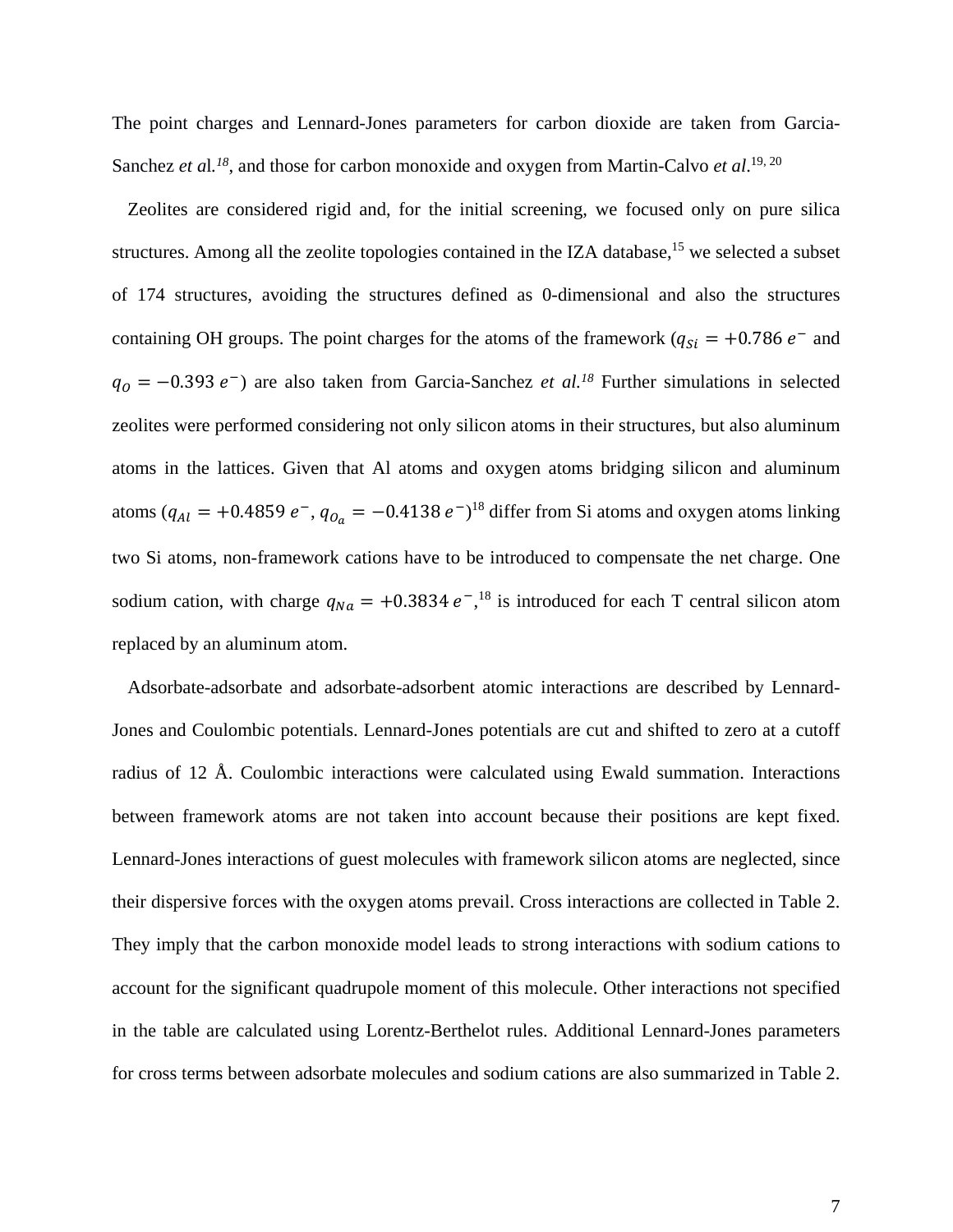In terms of dispersion forces, Oa atoms are assumed to behave identically to Si-O-Si oxygen atoms. All the forcefields used in this work are parameterized to reproduce adsorption properties in zeolites and have been extensively validated. [19-21](#page-23-7)

|                                    | $\varepsilon/k_B$ [K] | $\sigma$ [Å] |
|------------------------------------|-----------------------|--------------|
| 18<br>$C_{CO_2} - O_{ze0}$         | 37.595                | 3.511        |
| $0_{CO_2} - 0_{ze0}$ <sup>18</sup> | 78.98                 | 3.237        |
| $C_{CO} - O_{ze0}$ <sup>18</sup>   | 40.109                | 3.379        |
| $0_{CQ} - 0_{ze0}$ <sup>18</sup>   | 98.839                | 3.057        |
| $0_{0}$ , $-0_{ze0}$ 20            | 65.189                | 3.129        |
| $C_{CO}$ – Na <sup>21</sup>        | 369.343               | 2.332        |
| $0_{CQ}$ – Na <sup>21</sup>        | 579.793               | 2.212        |
| $0_{0_2}$ – Na <sup>21</sup>       | 241.284               | 2.06         |

**Table 2.** Cross interaction Lennard-Jones parameters.

Ideal Adsorption Solution Theory  $(IAST)^{16}$  $(IAST)^{16}$  $(IAST)^{16}$  is applied to predict mixture behavior from modeling pure compound adsorption using the Dual-Site Langmuir equation<sup>22</sup> in Gaiast software.<sup>[23](#page-23-11)</sup> We calculated adsorption for the  $CO_2/CO/O_2$  ternary mixture and for the remaining CO/O2 binary mixture once the molecules of carbon dioxide are removed. The preferential adsorption of one gas over the others is identified by the adsorption selectivity. This property  $(S_{ij})$  is defined as the ratio between the adsorbed amount  $(x_i)$  and the molar fraction  $(y_i)$  of component *i* over the adsorbed amount  $(x_j)$  and the molar fraction  $(y_j)$  of component *j*.

Pressure swing adsorption (PSA) simulations have been carried out with PSASIM software <sup>[24](#page-23-12)</sup> in those structures selected to perform the desired separations. It has been assumed that the PSA processes are adiabatic to resemble the usual conditions of industrial PSA cycles. It is also assumed that the adsorbent crystals are agglomerated in pellets, and that mass transfer between gas and adsorbent is controlled by macropore diffusion, neglecting intracrystalline resistance.<sup>25</sup>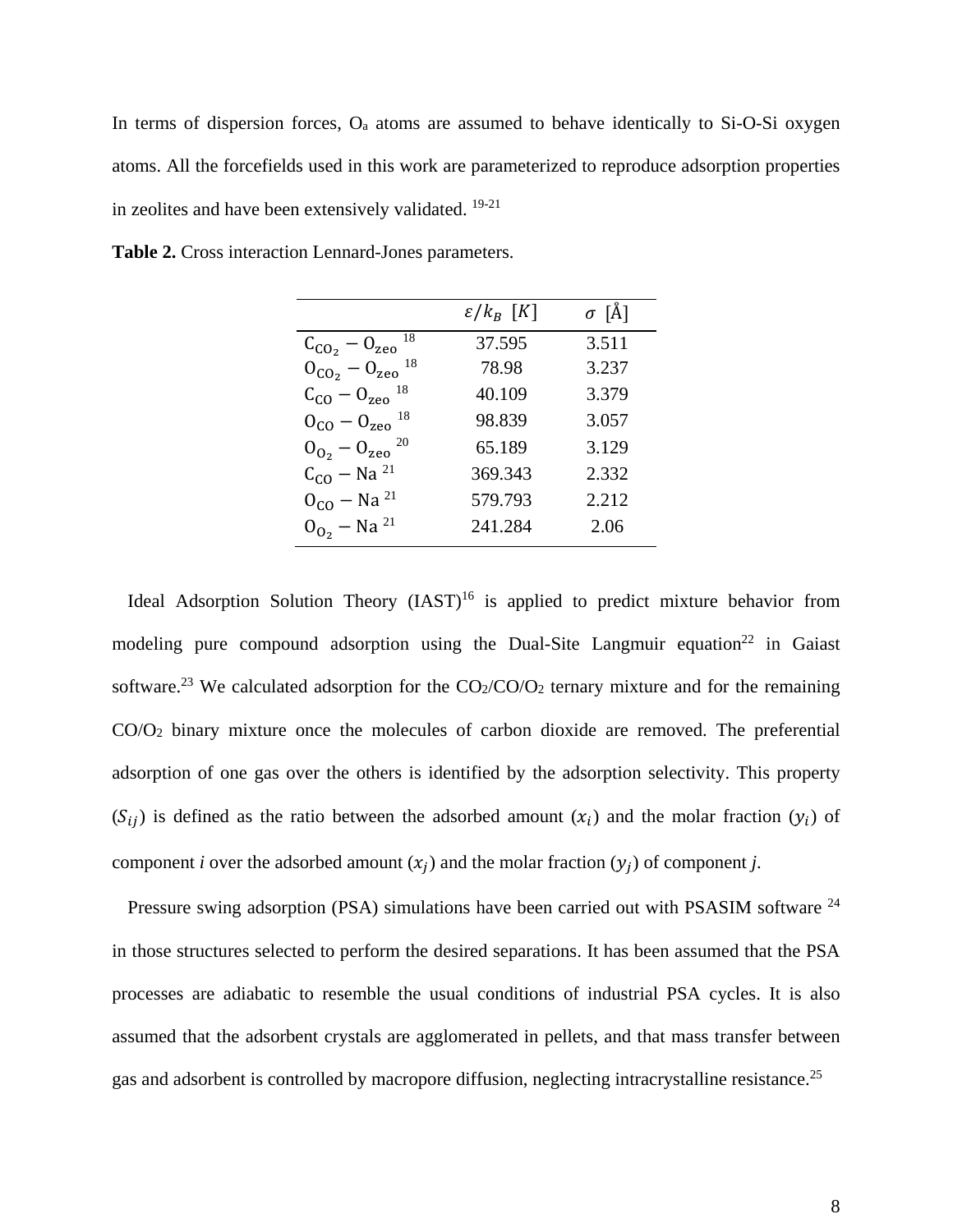#### 3. RESULTS AND DISCUSSION

To design the separation process for the mixture composed of carbon dioxide (85%), carbon monoxide (10%) and oxygen (5%), we performed two independent screenings. The first screening was meant to identify the optimal structure for the separation of carbon dioxide from carbon monoxide and oxygen, as carbon dioxide is more strongly adsorbed in all structures, and a second screening to separate the two remaining gases. Figure 2 shows the adsorption selectivity of carbon dioxide over the second most adsorbed species, either carbon monoxide or oxygen, as a function of the specific surface area of the zeolites, and as a function of the effective pore diameter. A table containing the numerical values is also provided in the Supporting Information (Table S1). The adsorption selectivity is obtained from the adsorption isotherms of the ternary mixture, at operating conditions of 25 degrees Celsius (298 K) and 1-10 atmospheres ( $10<sup>5</sup>$ -10<sup>6</sup>) Pa). The surface area of the zeolites is calculated with the RASPA code by rolling an atom over the surface of the structure. The fraction of overlap with the structure is calculated from the points that are generated on a sphere around each atom of the framework. This fraction is multiplied by the area of the sphere, and the summation over all framework atoms provides the geometric surface area. The optimal structure for the separation sought should provide a large surface area and at the same time high selectivity for carbon dioxide over the other two components of the mixture. As seen in Figure 2, these two properties tend to be inversely related, since physisorption for small gases usually involves confinement.<sup>26</sup> A few structures stand out because they combine high selectivity, reasonable surface areas and additionally big pore diameters, which favor the mobility of the guest molecules: MRE and ATN zeolites have the largest selectivities for carbon dioxide but low specific surface area and moderate and very low pore diameter, respectively. Both of them are one-dimensional zeolites with non-interpenetrating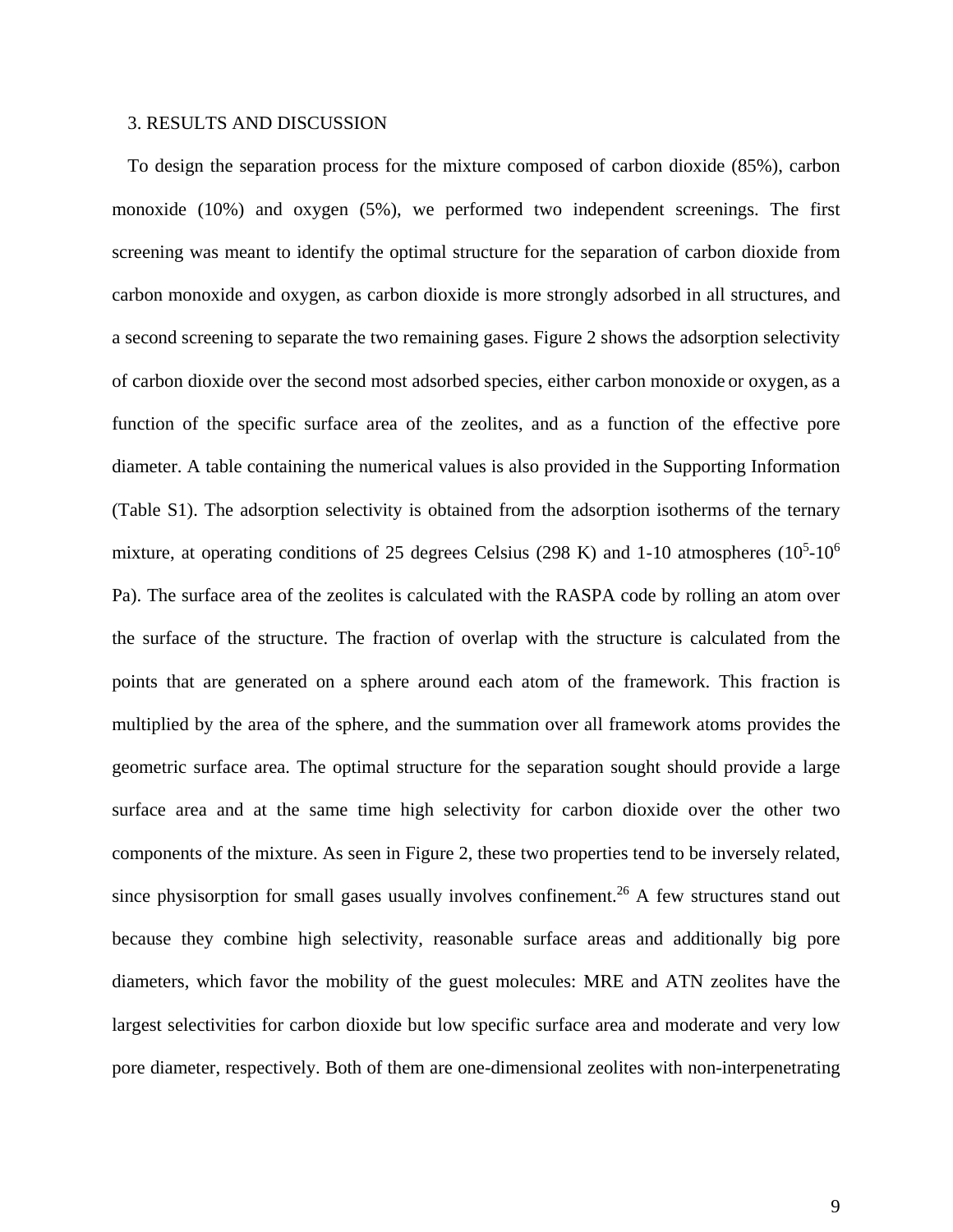pores of 10-membered ring (10-MR) 5.6×5.6  $\AA$ <sup>2</sup> for MRE and 8-MR 4.0×4.0  $\AA$ <sup>2</sup> for ATN. Therefore the windows in these structures are far narrower compared with the opening in the FAU-type framework, which is almost 7.4 Å wide. The pores of FAU are also defined by 12- MR, leading into larger cavities of 12  $\AA$  in diameter. These cavities are surrounded by ten sodalite cages (truncated octahedra), that are connected on their hexagonal faces. The sodalite cages are inaccessible to the molecules of carbon dioxide, carbon monoxide and oxygen. On the other hand, RWY (also formed by 12-MR channels) is the zeolite with the largest pore diameter and high surface area, and therefore high storage capacity for carbon dioxide, but has relatively low separation selectivity. The structures of MRE, ATN, FAU and RWY are depicted in Figure S1 of the Supporting Information.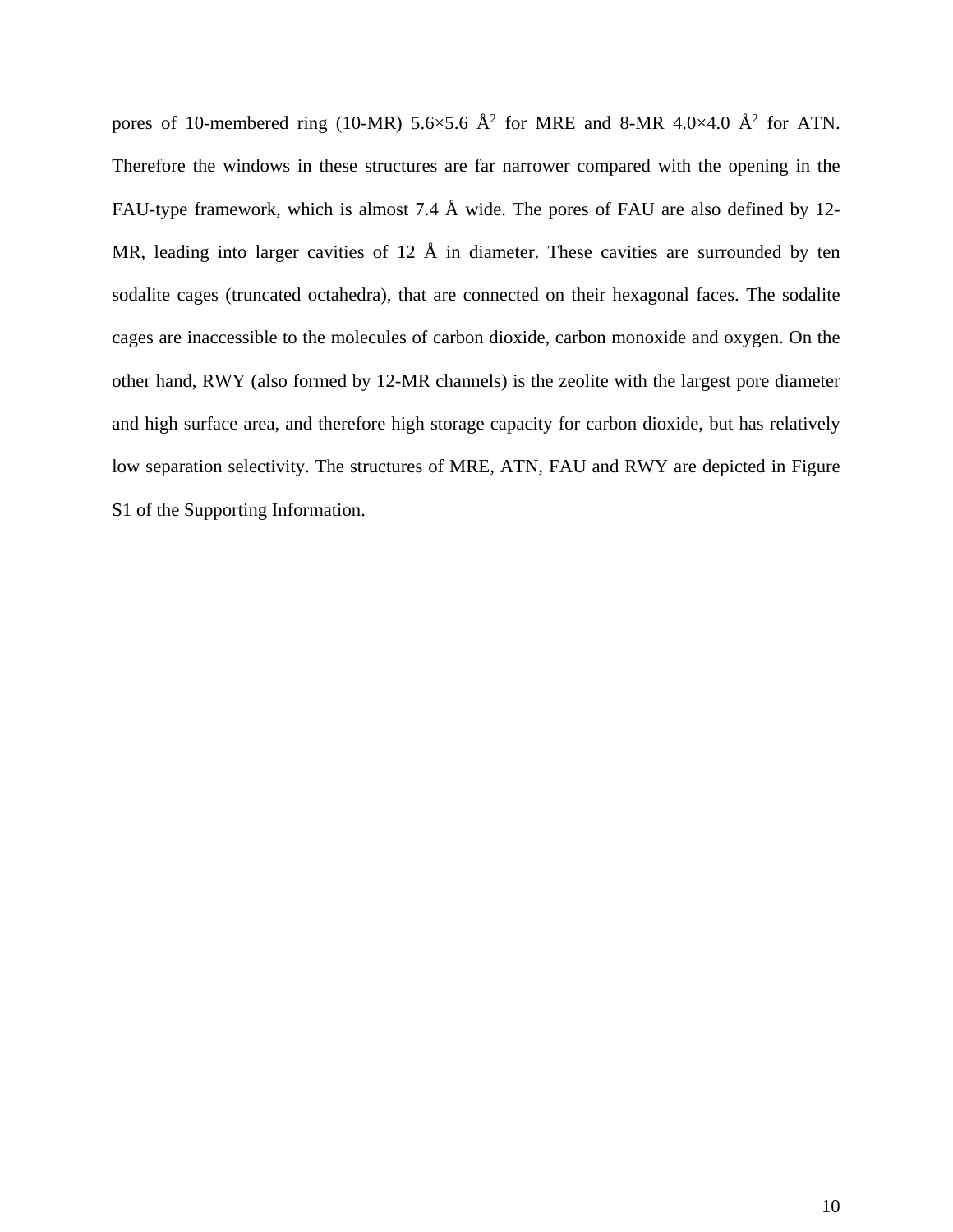

**Figure 2.** Maximum adsorption selectivity of carbon dioxide over the second most adsorbed species (carbon monoxide or oxygen) as a function of the specific surface area (top) and the effective pore diameter (bottom). Selectivity values were obtained at  $10<sup>5</sup>$ -10<sup>6</sup> Pa, from the adsorption isotherms of the ternary mixtures at 298 K obtained by applying IAST.

On the basis of Figure 2, we mentioned the importance of effective pore diameters, since they strongly affect molecular diffusion. The effective pore diameter is obtained from the analysis of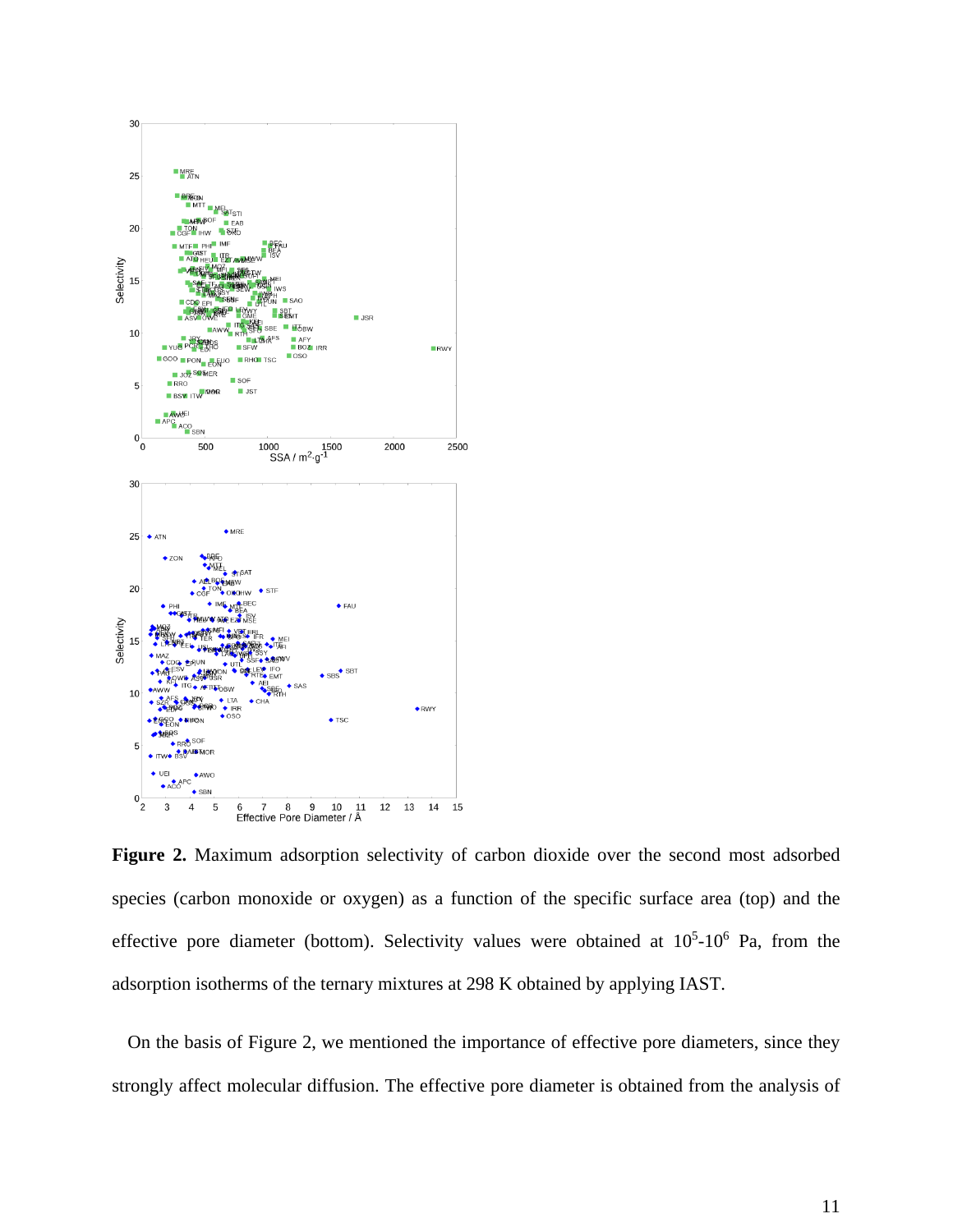the pore size distribution (PSD) that we have calculated for each empty framework. It is defined as the smallest pore able to host a molecule of adsorbate having a kinetic radius larger than 2.298 Å, if the PSD peak associated to that pore represents at least 15% of the frequency of the most common pore. It should be large enough to enable diffusion but small enough for carbon dioxide adsorption. We also considered the selectivity related to the capacity of zeolites for capturing carbon dioxide. Figure S2 in the Supporting Information shows selectivity curves for the adsorbed loading of carbon dioxide corresponding to the range of pressures between 1 and 10 atm. The choice of high selectivity together with the relevant carbon dioxide uptake is necessary given that carbon dioxide is present in large excess in the considered mixtures. Otherwise it would be still present in substantial amounts after the carbon dioxide removal step. Therefore, based on Figure 2 and Figure S2b, zeolite FAU represents a compromise for this separation between selectivity for carbon dioxide of 17-18 with uptakes up to 5.2 mol/kg at the operating conditions (Figure S3 of the Supporting Information) and still relatively large specific surface area (1020.88 m<sup>2</sup>·g<sup>-1</sup>) and effective pore diameter (10.14 Å).

FAU can also be used to separate our ternary mixture at temperatures higher than 298 K. However, a temperature increase of 100 degrees also requires increasing the pressure by one order of magnitude to maintain the carbon dioxide capture but entails a notable decrease in the selectivity towards carbon dioxide (see Figure S4 of the Supporting Information). Similarly, a decrease in temperature of 100 degrees at constant pressure  $(10^5 \text{ and } 10^6 \text{ Pa})$  increases the adsorption selectivity towards carbon dioxide by one order of magnitude (Figure 3).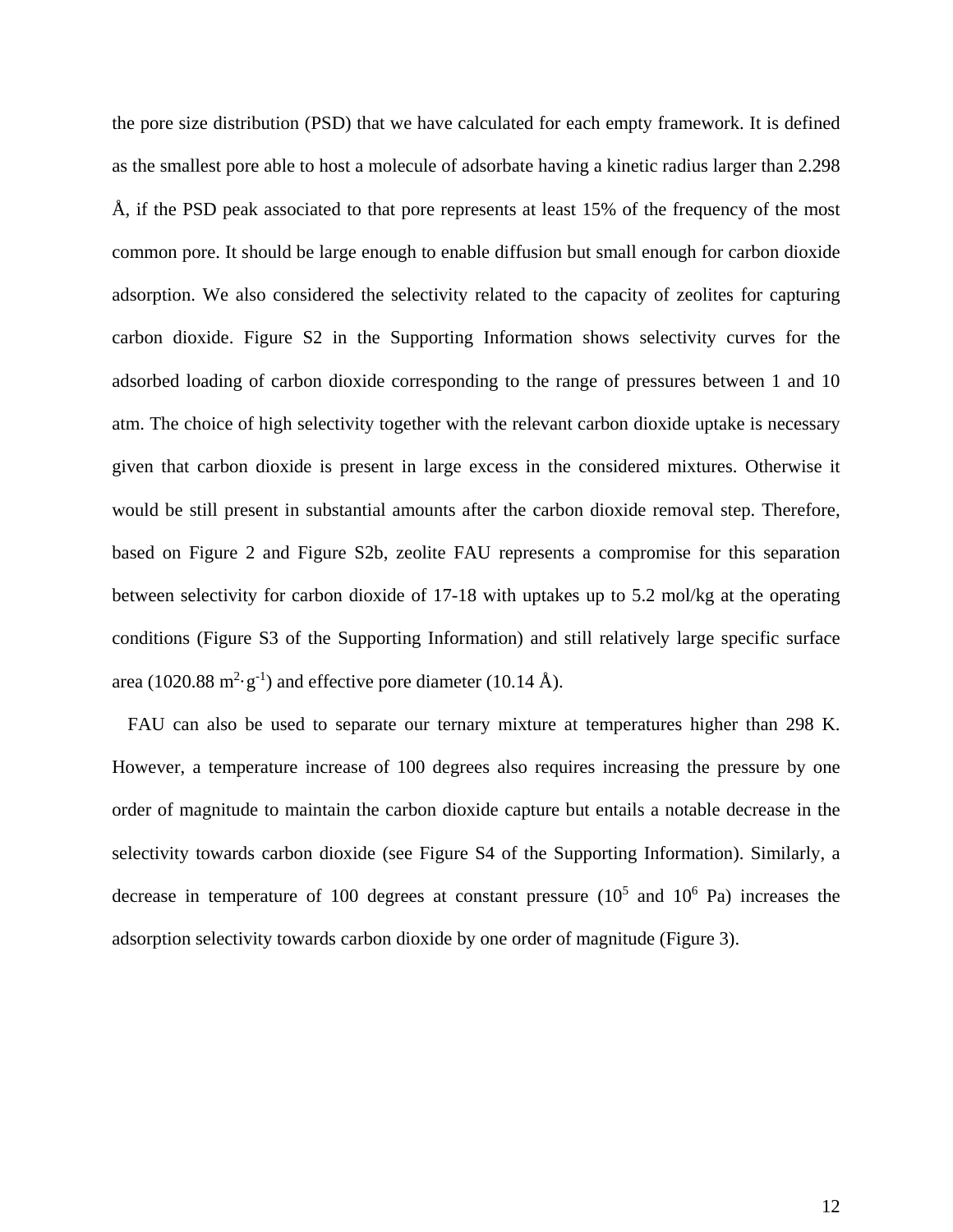

Figure 3. Adsorption of carbon dioxide (left) and adsorption selectivity in favor of carbon dioxide (right) in RWY (green) and FAU (blue) zeolites versus temperature. Both, adsorption loading and adsorption selectivity are taken from adsorption isotherms resulting from molecular simulation of the ternary mixtures at values of pressure of  $10^5$  (up) and  $10^6$  Pa (down). In all cases the adsorption selectivity depicted is the one obtained for the most unfavorable case between carbon dioxide over carbon monoxide (up-triangles) or oxygen (down-triangles).

The adsorption selectivity was also calculated for RWY under these operating conditions. We selected the zeolite with the largest effective pore to evaluate the trade-off between adsorption capacity and selectivity. It is interesting to note that this compromise is much lower at  $10<sup>6</sup>$  Pa than at  $10^5$  Pa. Surprisingly enough, at 200 K and  $10^6$  Pa the adsorption selectivity in both zeolites is almost the same, whereas RWY doubles FAU in adsorption capacity. Unfortunately, at operating conditions of 300 K and  $10<sup>5</sup>$ -10<sup>6</sup> Pa, the selectivity in RWY is always lower than in FAU and so capturing significant traces of carbon monoxide. Although, based on the combination of capacity, selectivity, specific surface area and effective pore diameter, we rely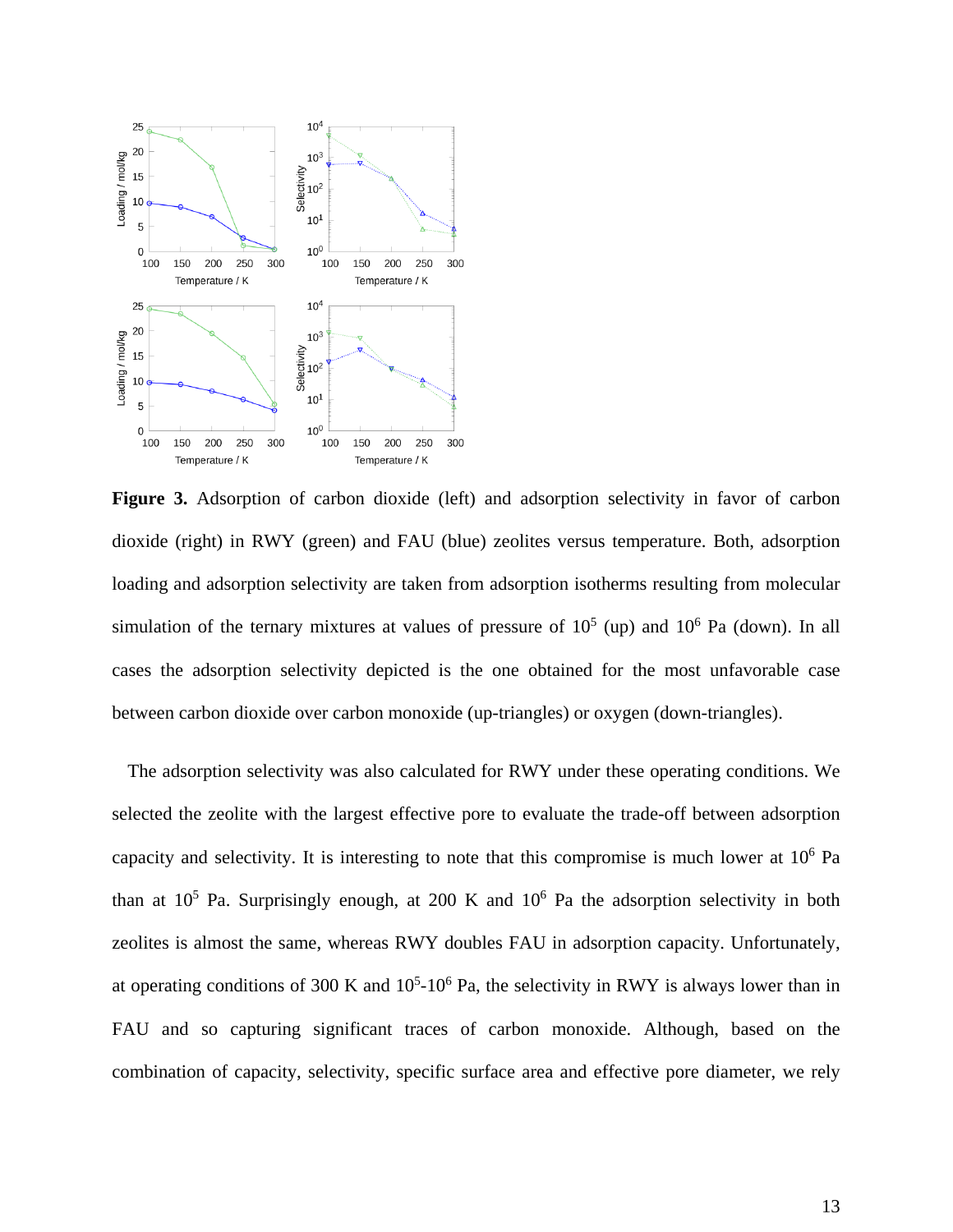upon FAU for this separation, other structures such as BEA, BEC, ISV and GIS could also be candidates for it. Like FAU, the first three framework topologies have a three-dimensional large 12-MR pore system: both BEA and ISV are tetragonal structures with systems of 12-MR interconnected straight channels with cylindrical cavities, while BEC (tetragonal) and FAU (cubic) contains large cages connected by 12-MR windows. GIS also has a three-dimensional intersecting-channel pore system, but connected through 8-MR windows. The adsorption isotherms of the ternary mixture for these structures are collected in Figure S5 of the Supporting Information.

The mixture, after complete removal of carbon dioxide, is formed by  $CO$  (67%) and  $O<sub>2</sub>$  (33%). As mentioned above, the separation of these two components of the mixture is tricky because of their similarity in size, shape and polarity. We performed a screening based on the adsorption isotherms of the binary mixtures in all zeolites. The screening shows that none of these zeolites can separate completely the two components of the mixture at the operating conditions initially considered, i.e. 300 K and  $10<sup>5</sup>$ -10<sup>6</sup> Pa. Though the selectivity is very low, we found that under these conditions of temperature and pressure, zeolites such as AEI preferentially adsorbed oxygen over carbon monoxide, whereas the adsorption selectivity for zeolites such as BRE, THO and RTE is towards carbon monoxide (Figure S6 of the Supporting Information). In zeolites such as MTW, the increase in pressure once adsorption gets significant leads to reasonable values of adsorption selectivity, always in favor of molecular oxygen (Figure 4, left). However, for other zeolites such as BRE, the increase in pressure at a given temperature leads to an inversion of the selectivity (Figure 4, right). Hence, contrary to most structures, selectivity towards carbon monoxide decreases when pressure increases and at  $10<sup>8</sup>$  Pa the preferential adsorption of the structure switches from carbon monoxide to oxygen. This is probably due to size entropy effects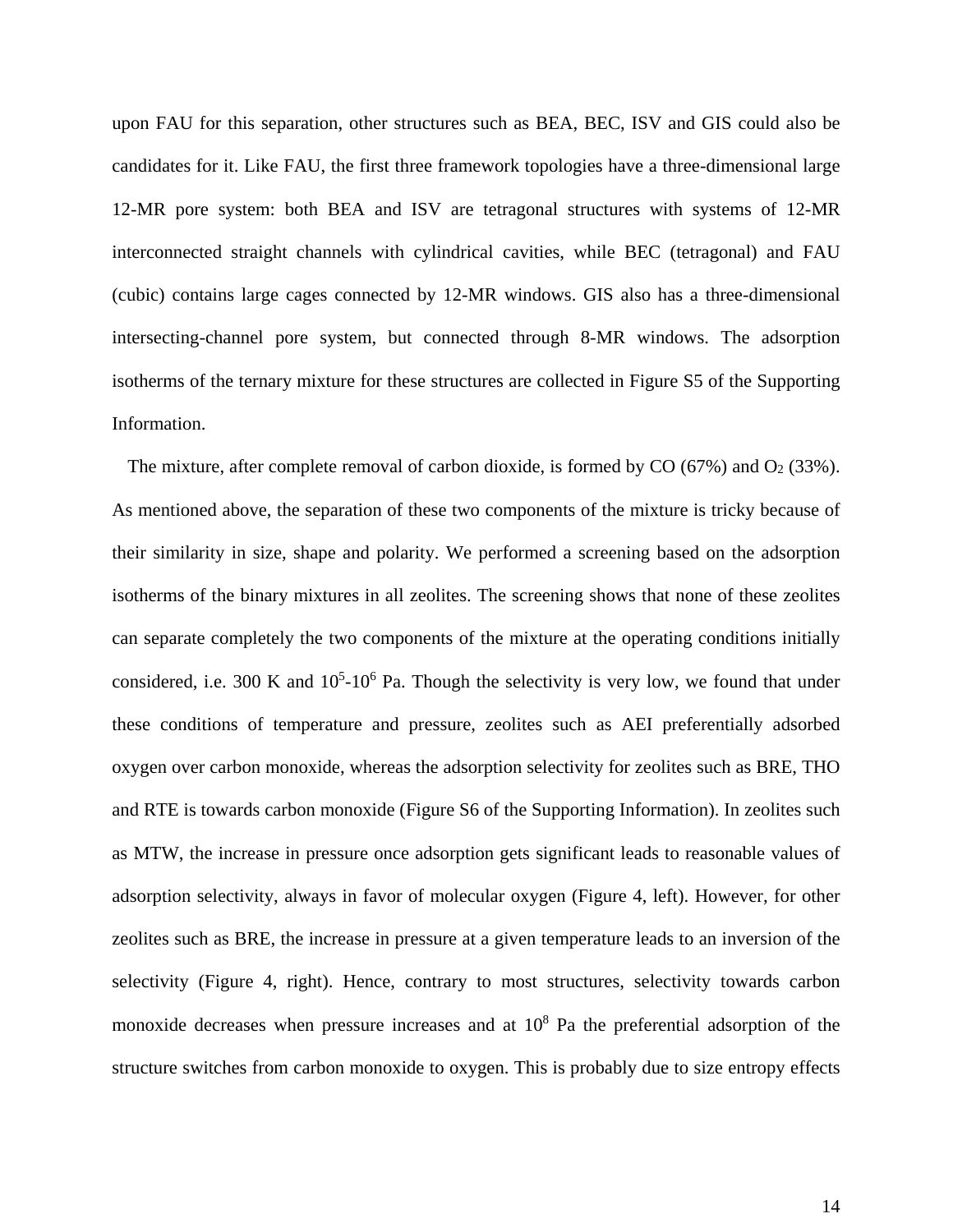since oxygen packs more efficiently than carbon dioxide in all structures at higher molecular loadings. The same effect is observed when decreasing the temperature to 100 K in the pressure range 10<sup>5</sup>-10<sup>6</sup> Pa.



**Figure 4.** Left: Adsorption selectivity of oxygen over carbon monoxide as a function of pressure in MTW (green) and AEI (blue). Right: Adsorption selectivity of carbon monoxide over oxygen in BRE (orange). Note the inversion of preferential adsorption at  $10^8$  Pa. The adsorption selectivity is obtained from the binary adsorption isotherms of carbon monoxide (67%) and oxygen (33%) obtained by applying IAST.

In search of a structure with better separation performance at the initial operating conditions, we turned to aluminum containing MTW and BRE structures for which we performed additional simulations using sodium as non-framework cations. Firstly, we generated low-energy structures with 2 and 4 aluminum atoms per unit cell. To this end, the first silicon by aluminum substitution is determined randomly. The following sequential silicon by aluminum substitutions select those atoms whose average distance to existing aluminum atoms are maximized, provided the substitution observes Löwenstein's and Dempsey's rules, which forbids Al-O-Al linkages and minimizes the number of Al-O-Si-O-Al elements, respectively.<sup>[27,](#page-23-15) [28](#page-23-16)</sup>

The adsorption isotherms for the binary mixtures in the two MTW structures containing cations lead to smaller values of selectivity compared to those obtained in the pure silica structures, even favoring carbon monoxide below  $10^{10}$  Pa. In other words, the presence of cations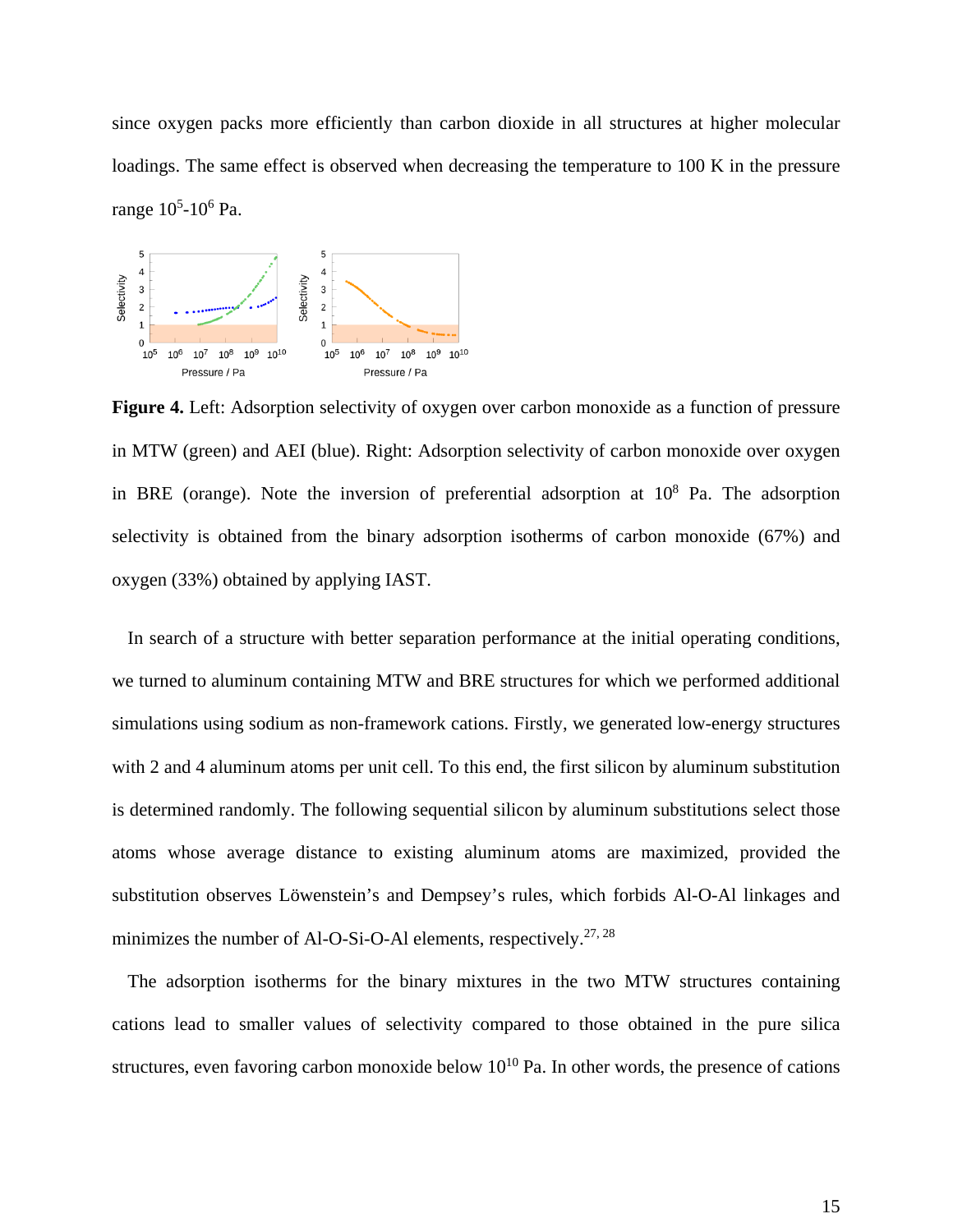in this structure worsens the separation obtained in the pure silica structure. On the contrary, the presence of sodium cations in BRE-type structures improves the adsorption selectivity compared with the pure silica structure. As shown in Figure 5, in this case the selectivity improves almost three times, and its absolute value increases even more at low temperatures. Therefore, the presence of sodium cations in BRE enhances the adsorption of carbon monoxide and worsens the adsorption of oxygen (Figure S7 of the Supporting Information).



Figure 5. Adsorption selectivity of carbon monoxide over oxygen in BRE zeolite with 4 Na<sup>+</sup>/Al pairs per unit cell as a function of pressure at 298 K (left) and as a function of temperature (right) at  $10^5$  Pa (green) and  $10^6$  Pa (blue). Isotherms to calculate selectivity come from molecular simulations.

Using both zeolite capacity and adsorption selectivity, we can provide different separation schemes that are depicted in Figure 6. At operating conditions of 300 K and  $10<sup>5</sup>$ -10<sup>6</sup> Pa the most efficient separation scheme using the screened zeolites consists in employing FAU for carbon dioxide removal followed by using BRE for the separation of carbon monoxide from oxygen. BRE containing aluminum atoms and sodium cations preferentially adsorbs carbon monoxide, letting oxygen pass through. These results could be even improved by working at lower temperatures than 300 K. On the contrary, to capture oxygen while carbon monoxide flows through can be achieved by using pure silica MTW zeolite, but it would be necessary to relax the operating conditions by increasing pressure and/or decreasing temperatures.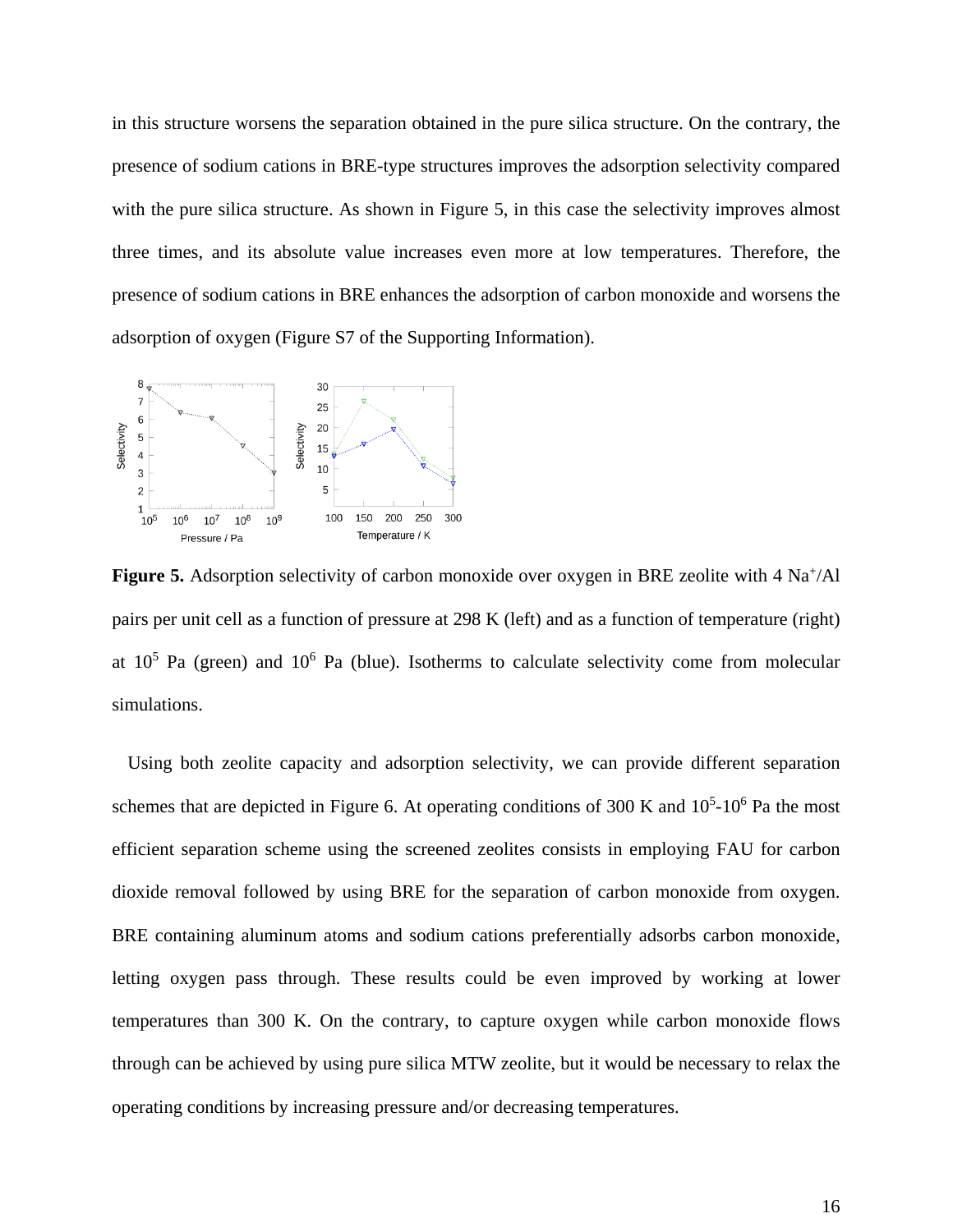

**Figure 6.** Separation scheme for the mixture  $CO<sub>2</sub>$  (85%),  $CO$  (10%) and  $O<sub>2</sub>$  (5%) using zeolites. Two options are available for the second separation step.

To verify the capabilities of the selected adsorbents in the desired separations at operating conditions, PSA simulations were performed for the removal of  $CO<sub>2</sub>$  from a mixture of  $CO<sub>2</sub>$ (85%), CO (10%) and O2 (5%) using FAU zeolite as adsorbent, and the concentration of CO in the resulting light product (containing  $CO$  and  $O<sub>2</sub>$ ) using BRE zeolite with 4 Al/uc. Model parameters and operating conditions used in the simulations are shown in Table 3. For the first separation, a typical PSA cycle for hydrogen purification is considered, $29$  which is called PSA cycle I from now on. For the second separation, a modification of the first cycle, including a rinse step to increase the concentration of CO in the heavy product<sup>[30](#page-24-0)</sup> is considered, which is called PSA cycle II. Bed length and cycle time are also taken from Tomita et al.<sup>[29](#page-23-17)</sup> A scheme, time schedule and pressure history of these cycles is given in Figure S8 in Supporting Information. Details about the working of these cycles are available elsewhere. $30$ 

**Table 3.** Model parameters and operating conditions in PSA simulations.

| PSA cycle |     | П          |
|-----------|-----|------------|
| Adsorbent | FAU | <b>BRE</b> |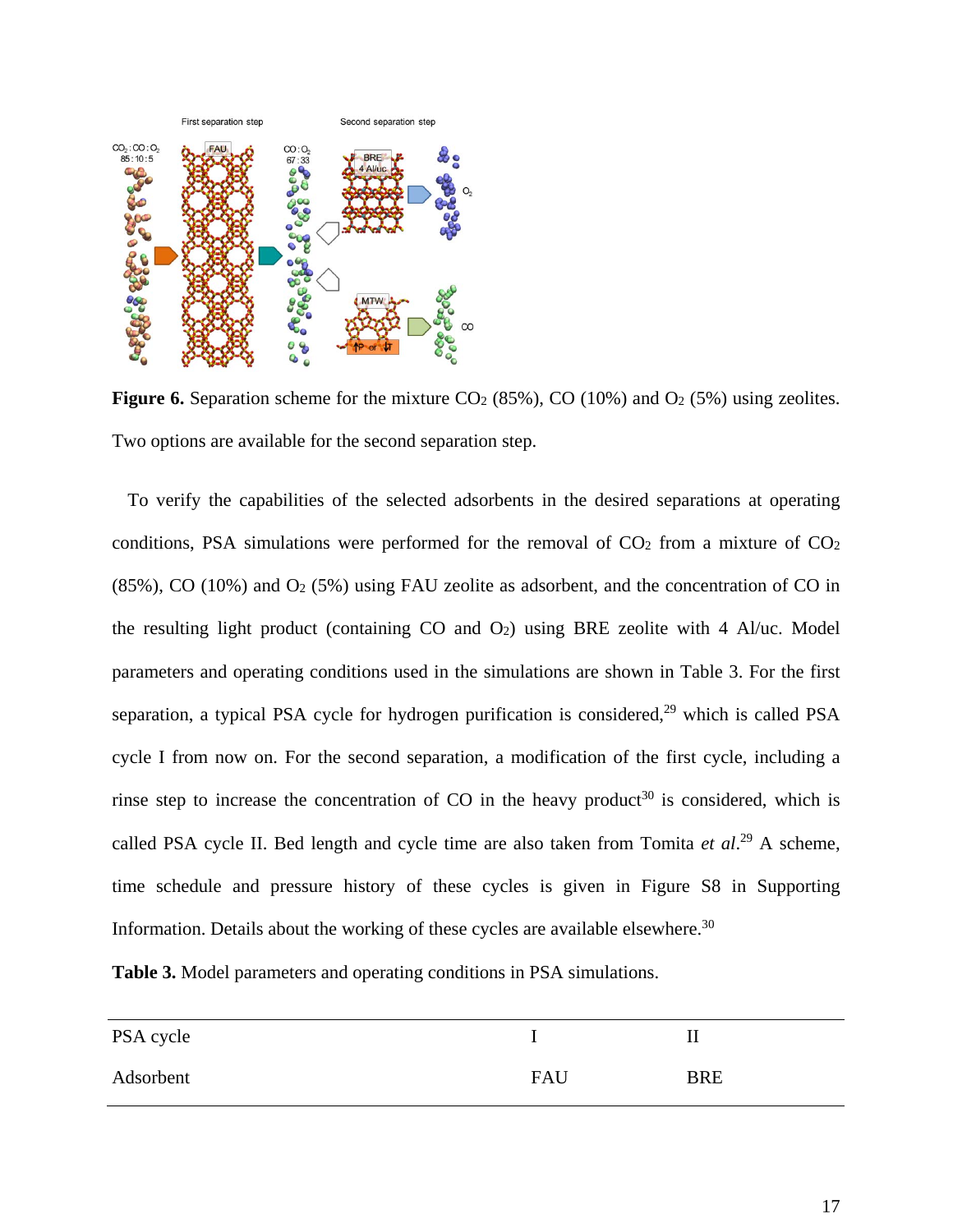| Feed composition, CO2/CO/O2, %v/v                                        | 85/10/5             | 0/65.7/34.3         |
|--------------------------------------------------------------------------|---------------------|---------------------|
| Temperature, K                                                           | 300                 | 300                 |
| PHIGH, PLOW, bar                                                         | 2, 0.1              | 2, 0.1              |
| Bed length, m                                                            | $\mathbf{1}$        | $\mathbf{1}$        |
| Cycle time, min                                                          | 8                   | 8                   |
| Bed porosity                                                             | 0.4                 | 0.4                 |
| <sup>a</sup> Extracrystalline porosity                                   | 0.3                 | 0.3                 |
| <sup>b</sup> Particle density, kg m <sup>-3</sup>                        | 940                 | 1395                |
| Particle radius, m                                                       | $7.10^{-4}$         | $7.10^{-4}$         |
| "Molecular diffusivity, $10^{-6}$ m <sup>2</sup> s <sup>-1</sup>         | 8.4/8.5/8.6         | $-10.1/10.1$        |
| Tortuosity                                                               | 3                   | 3                   |
| $\alpha$ , Pa s                                                          | $1.5 \cdot 10^{-5}$ | $1.9 \cdot 10^{-5}$ |
| <sup>d</sup> Adsorbent heat capacity, J kg <sup>-1</sup> K <sup>-1</sup> | 1000                | 1000                |
| <sup>e</sup> Isosteric heats, $CO2/CO/O2$ , kJ mol <sup>-1</sup>         | 17.3/9.99/9.31      | $- / 28.8 / 21$     |

a Taking a typical zeolitic pellet extracrystalline porosity from Tomita *et al*. [29](#page-23-17)

b Calculated as crystal density\*(1-extracrystalline porosity)

c Calculated with AspenPlus

d Jiang *et al.* 2017 [31](#page-24-1)

e Average values calculated with Van't Hoff equation between zero loading and the loading at feed conditions

The multicomponent adsorption isotherms for the PSA simulations are obtained by applying the IAST method to the pure component isotherms. A comparison between the pure component fitted isotherms and molecular simulation data is shown in Figure S9. The resulting Langmuir parameters are shown in Table S2.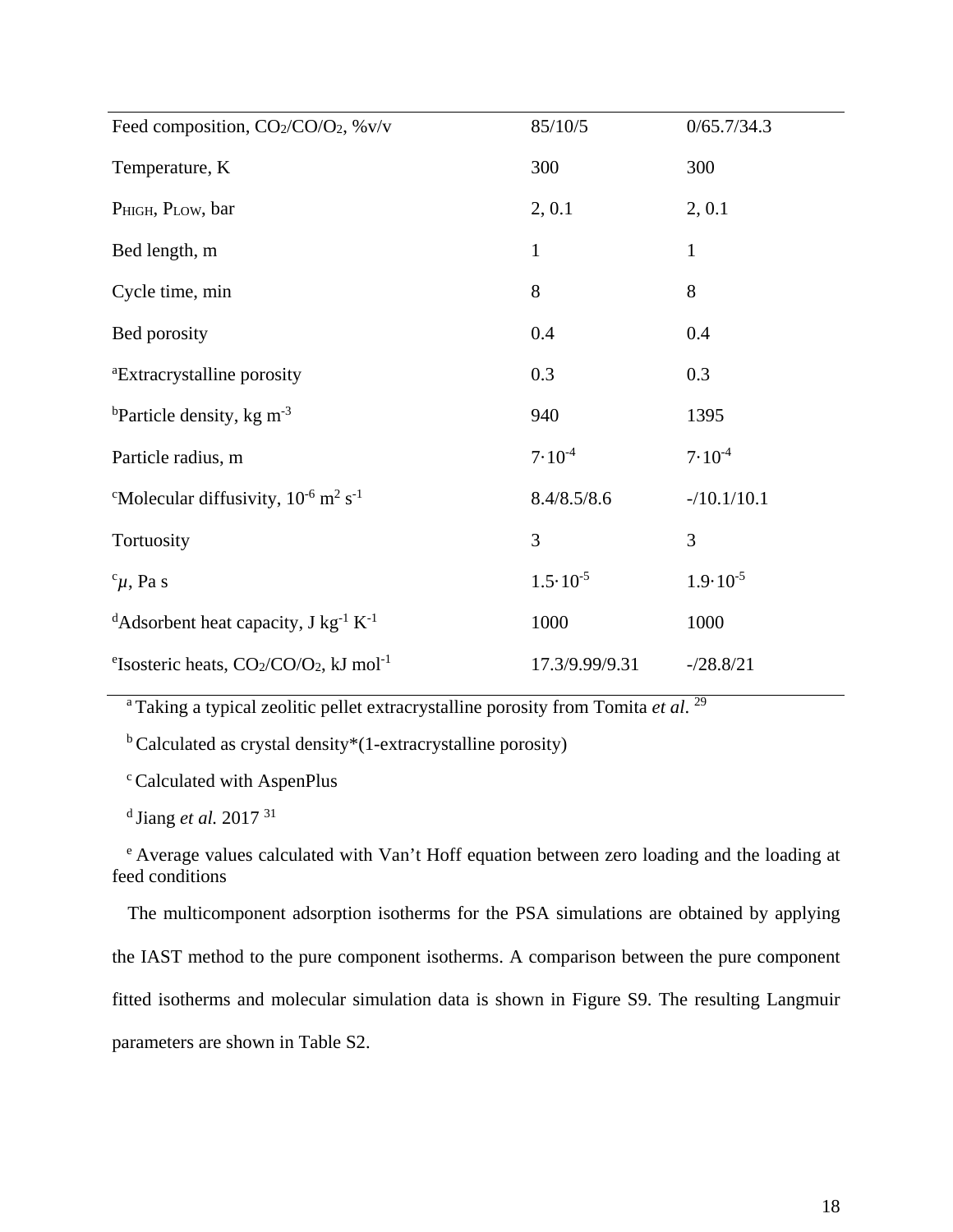PSA cycle I is designed to meet the two following specifications: (i)  $CO<sub>2</sub>$  concentration in the light product (L) below 0.5 % v/v, and (ii) CO recovery in the light product above 85%. The feed gas velocity in the adsorption (ADS) step (u<sub>F</sub>), the high pressure of the cycle (P<sub>HIGH</sub>), and the final pressure of the provide purge ( $P_{PP}$ ) step are considered to carry out a parametric study to measure their influence on the  $CO<sub>2</sub>$  concentration and the CO recovery in the light product. The  $CO<sub>2</sub>$  productivity in the heavy product (H) is also calculated to evaluate the process throughput. The results of the parametric study (contained in Table S3 in Supporting Information) shows that an increase in  $P_{HIGH}$  from 1 to 2 bar allows reaching high purity of light product and high CO recovery simultaneously. The separation performance improves if  $P_{PP}$  is increased from 0.9 to 1.0 bar. Increasing the feed gas velocity results on the one hand in lower product purity, because the adsorption front of CO<sub>2</sub> advances more along the bed in the ADS step, but on the other hand in higher recovery, because the bed has a higher loading of  $CO<sub>2</sub>$  during the regeneration and therefore a lower loss of light compounds in the heavy product. Designing the PSA cycle I with P<sub>HIGH</sub> = 2 bar, P<sub>PP</sub> = 1 bar, and  $u_F = 0.0064$  m s<sup>-1</sup> leads to the highest CO<sub>2</sub> productivity (0.1 kg  $kg^{-1}$  h<sup>-1</sup>) and CO recovery (87.6%) for the runs fulfilling the purity specification. The resulting heavy product has the following composition:  $CO<sub>2</sub>$  (98.1%), CO  $(1.4%)$ ,  $O<sub>2</sub>$  (0.5%). This stream can be recycled to the plasma reactor to avoid CO losses in PSA cycle I and to reuse the CO<sub>2</sub> removed.

From Figure 7, it is clear that concentration of  $CO<sub>2</sub>$  is very low in the final part of the column when ending the ADS step, and there is a high concentration of CO and  $O<sub>2</sub>$  in the light product. Concurrently, the concentration of  $CO<sub>2</sub>$  at the end of regeneration (end of RP step) is very high. The temperature profiles show that the bed heats up notably as the  $CO<sub>2</sub>$  adsorption front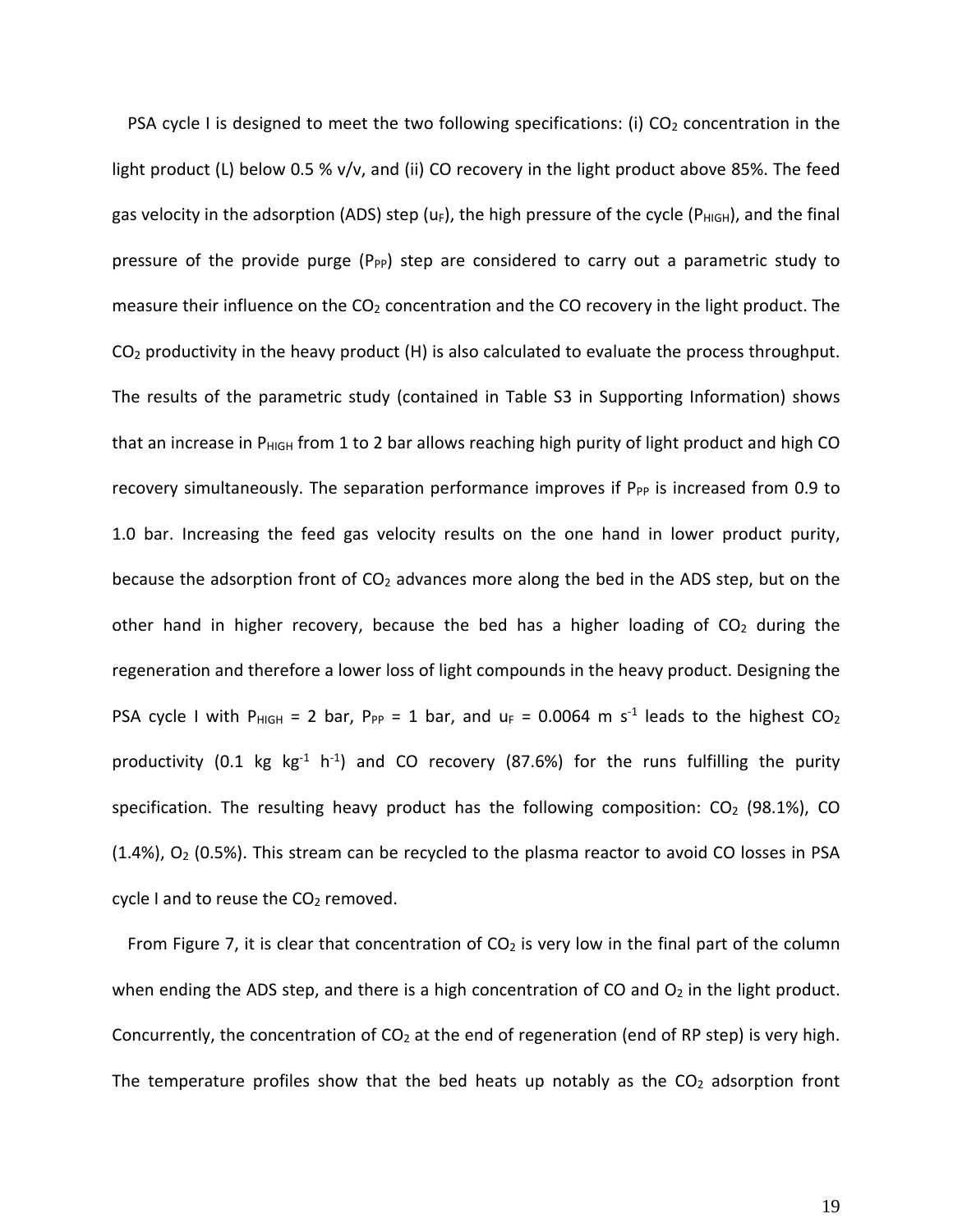advances along the bed because of its high concentration in the feed, whereas it gets cooled during the regeneration due to desorption.



**Figure 7.** Top: Spatial profiles of composition and temperature at the end of ADS step (left) and at the end of RP step (right) in PSA cycle I. Bottom: Spatial profiles of composition and temperature at the end of PR step (left) and at the end of RIN step (right) in PSA cycle II.  $CO<sub>2</sub>$ plotted as solid red line, CO as dashed green line, O2 as dotted blue line, and temperature as solid orange line.

The light product of PSA cycle I is then introduced as feed stream in PSA cycle II at the same pressure (2 bar). To simplify the design, the presence of  $CO<sub>2</sub>$  in this stream (below 0.5%) is neglected. On this basis, the composition of the feed mixture for PSA cycle II is CO (65.67%),  $O<sub>2</sub>$  (34.33%). The design specifications for this cycle are CO purity and recovery in the heavy product above 98%. After performing the same parametric analysis as for the previous cycle, it was found that the design specifications can be achieved with a  $P_{PP} = 0.8$  bar, and a feed gas velocity of the ADS and rinse (RIN) steps of  $0.022 \text{ m s}^{-1}$ . Results at the onset of the light product production (end of PR step) and at the end of the light product production (end of the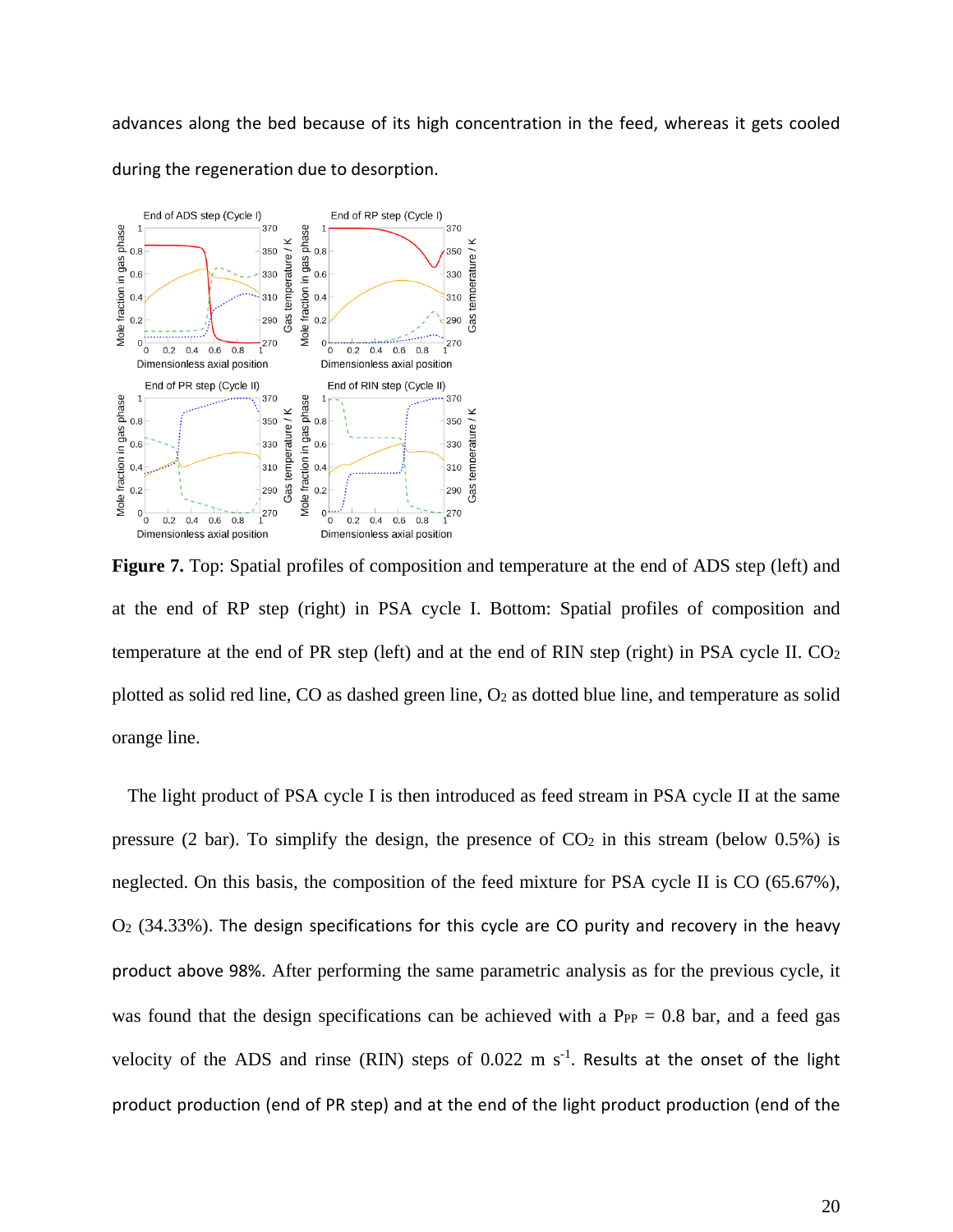RIN step) in PSA cycle II, shown in Figure 7, provide CO in the heavy product at a 98.73% purity with a 98.04% CO recovery, along with a productivity of 0.0575 kg CO kg<sup>-1</sup> h<sup>-1</sup>. Also, the O<sub>2</sub> purity in the light product is 96.3%, with an  $O_2$  recovery of 97.6% and a productivity of 0.0342 kg  $O_2$  kg<sup>-1</sup> h<sup>-1</sup>. The movement of the CO profile between the end of PR and RIN steps is indicative of the gradual loading of the bed with CO while releasing a light product with low CO concentration. The bed inlet reaches a very high concentration of CO due to the introduction of heavy product in the RIN step. This loading is recovered as high purity CO in the heavy product at the regeneration step. The good performance of this separation ultimately stems from the high selectivity of BRE zeolite towards CO in  $CO/O<sub>2</sub>$  mixtures, combined with the high linearity of the isotherms. Considering the whole industrial process, our results show that the desired separations can be carried out efficiently by PSA using the adsorbents we propose.

## 4. CONCLUSIONS

Molecular simulation in combination with Ideal Adsorption Solution Theory allows zeolite screening for the separation at mild operating conditions of a mixture of gases from carbon dioxide dissociation. Based on our screening, we suggest the use of FAU for removing  $CO<sub>2</sub>$  and BRE at 4 Al/uc to capture CO as the optimal zeolite framework combination for this separation. Conditions for a PSA process were optimized to enable an efficient separation. In the first PSA cycle (CO2 removal), we recommend a high pressure of 2 bar, final pressure of the PP step of 1.0 bar, and feed gas velocity of  $0.0064 \text{ m s}^{-1}$ . The composition of the heavy product extracted would thus be  $98.1\%$  CO<sub>2</sub>, 1.4% CO<sub>2</sub>, and 0.5% O<sub>2</sub>. This stream could then be recycled to the plasma reactor to avoid CO losses and to reuse the CO<sub>2</sub> removed. The second PSA cycle coupled to the first should set the final pressure of the PP step to 0.8 bar, and feed gas velocities of the ADS and RIN steps to  $0.022 \text{ m s}^{-1}$ . This yields 98.04% CO recovery at 98.73% purity with a productivity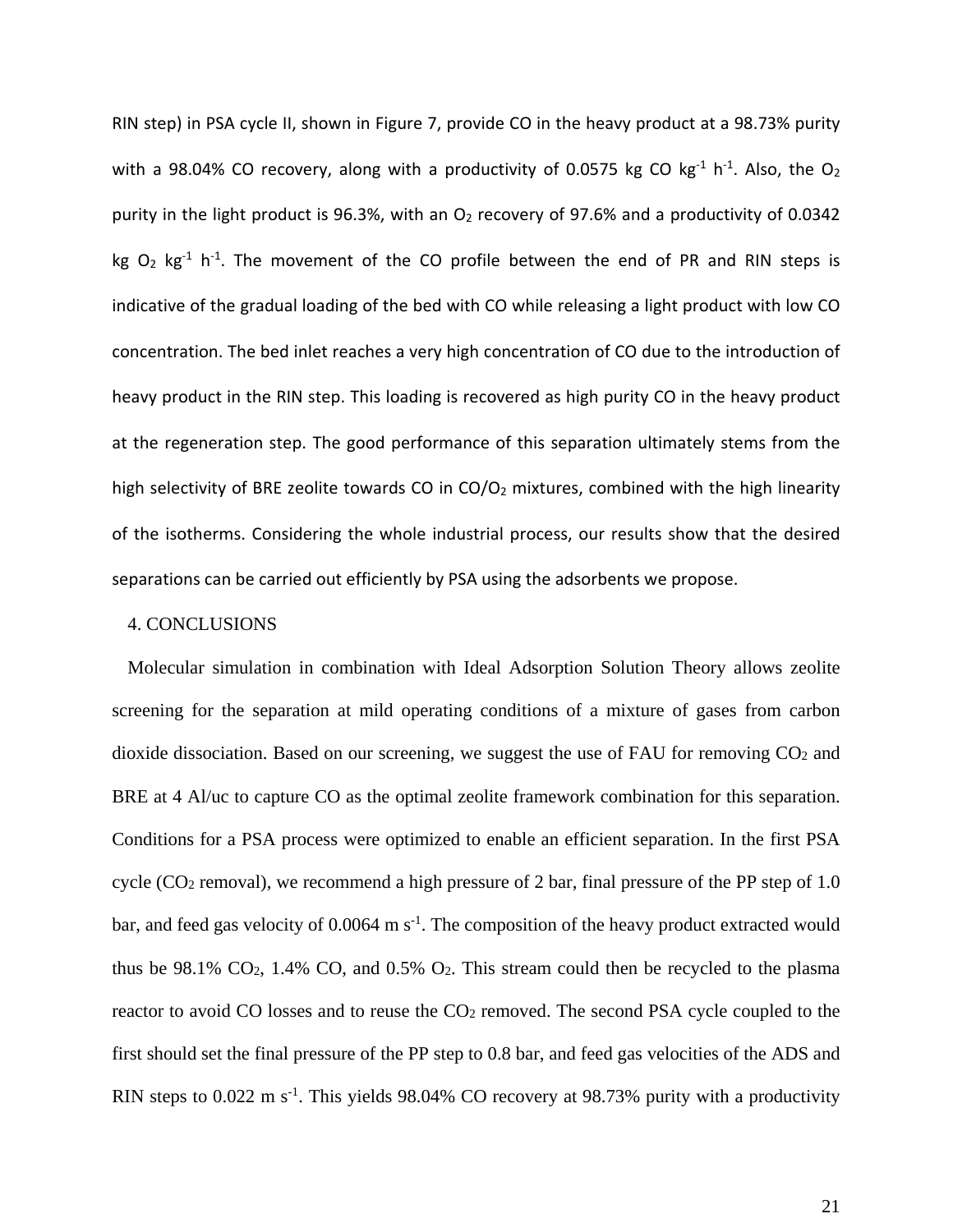of 0.0575 kg CO  $kg^{-1}$  h<sup>-1</sup>. As for O<sub>2</sub>, a 97.6% recovery at 96.3% purity is calculated with a productivity of 0.0342 kg  $O_2$  kg<sup>-1</sup> h<sup>-1</sup>. It is worth noting that both FAU and BRE zeolites are already commercially available and the suggested process improvement could be straightforwardly implemented by the industry. The idea of separation mechanisms based on adsorption with zeolites is also transferable to other separations of industrial interest like olefin/paraffin separation in the European Petrochemical Industry. Market penetration of this technology in this area (ethane/ethylene, propane/propylene, etc.) would bring about substantial reductions in energy consumption, paving the way for the development of a long-term research strategy.

## ASSOCIATED CONTENT

**Supporting Information.** Supplementary figures of adsorption isotherms, selectivity, and main structures, data of specific surface area, effective pore and selectivity for zeolites in screening, data and figures of the Langmuir fit for PSA cycles, and table of effect of the gas velocity in PSA cycle I.

## AUTHOR INFORMATION

### **Corresponding Author**

\* E-mail: scalero@upo.es

#### ACKNOWLEDGMENT

This work is supported by the European Research Council through an ERC Starting Grant (ERC2011-StG-279520-RASPA and the Spanish Ministerio de Economía y Competitividad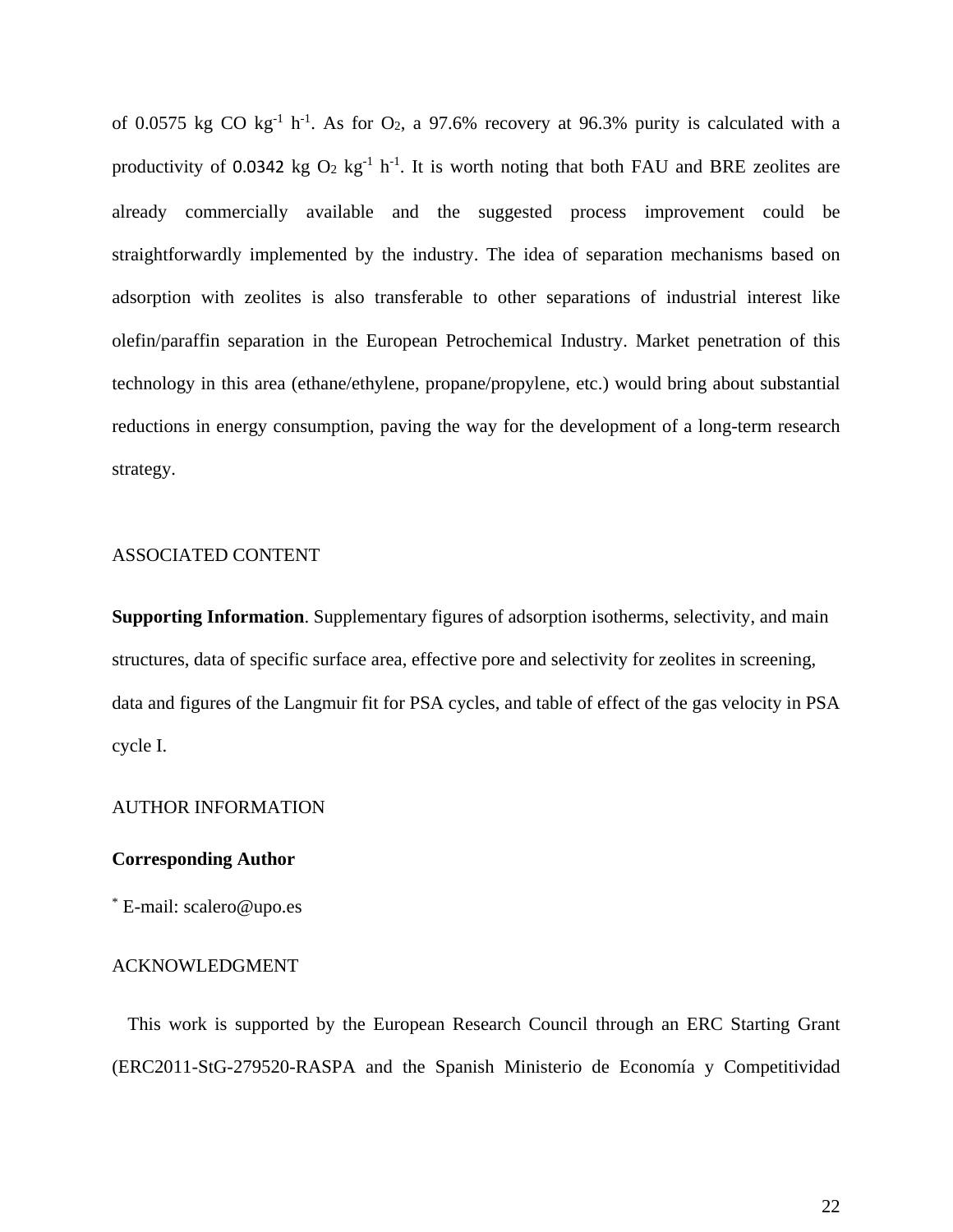(CTP2016-80206-P). I. Matito-Martos and S. R. G. Balestra thank Spanish Ministerio de

Economía y Competitividad for their predoctoral fellowships.

# REFERENCES

<span id="page-22-0"></span>1. Jackson, R. B.; Canadell, J. G.; Le Quere, C.; Andrew, R. M.; Korsbakken, J. I.; Peters, G. P.; Nakicenovic, N., Reaching Peak Emissions. *Nat. Clim. Change* **2016,** *6* (1), 7-10.

<span id="page-22-1"></span>2. Le Quéré, C.; Andrew, R. M.; Canadell, J. G.; Sitch, S.; Korsbakken, J. I.; Peters, G. P.; Manning, A. C.; Boden, T. A.; Tans, P. P.; Houghton, R. A.; Keeling, R. F.; Alin, S.; Andrews, O. D.; Anthoni, P.; Barbero, L.; Bopp, L.; Chevallier, F.; Chini, L. P.; Ciais, P.; Currie, K.; Delire, C.; Doney, S. C.; Friedlingstein, P.; Gkritzalis, T.; Harris, I.; Hauck, J.; Haverd, V.; Hoppema, M.; Klein Goldewijk, K.; Jain, A. K.; Kato, E.; Körtzinger, A.; Landschützer, P.; Lefèvre, N.; Lenton, A.; Lienert, S.; Lombardozzi, D.; Melton, J. R.; Metzl, N.; Millero, F.; Monteiro, P. M. S.; Munro, D. R.; Nabel, J. E. M. S.; Nakaoka, S.-i.; amp; apos; Brien, K.; Olsen, A.; Omar, A. M.; Ono, T.; Pierrot, D.; Poulter, B.; Rödenbeck, C.; Salisbury, J.; Schuster, U.; Schwinger, J.; Séférian, R.; Skjelvan, I.; Stocker, B. D.; Sutton, A. J.; Takahashi, T.; Tian, H.; Tilbrook, B.; van der Laan-Luijkx, I. T.; van der Werf, G. R.; Viovy, N.; Walker, A. P.; Wiltshire, A. J.; Zaehle, S., Global Carbon Budget 2016. *Earth System Science Data* **2016,** *8* (2), 605-649.

<span id="page-22-2"></span>3. Lebouvier, A.; Iwarere, S. A.; d'Argenlieu, P.; Ramjugernath, D.; Fulcheri, L., Assessment of Carbon Dioxide Dissociation as a New Route for Syngas Production: A Comparative Review and Potential of Plasma-Based Technologies. *Energy Fuels* **2013,** *27* (5), 2712-2722.

<span id="page-22-3"></span>4. Van Rooij, G.; van den Bekerom, D.; den Harder, N.; Minea, T.; Berden, G.; Bongers, W.; Engeln, R.; Graswinckel, M.; Zoethout, E.; van de Sanden, M., Taming Microwave Plasma to Beat Thermodynamics in CO2 Dissociation. *Faraday Discuss.* **2015,** *183*, 233-248.

5. Brehmer, F.; Welzel, S.; van de Sanden, M. C. M.; Engeln, R., CO and Byproduct Formation During CO2 Reduction in Dielectric Barrier Discharges. *J. Appl. Phys.* **2014,** *116* (12), 123303.

<span id="page-22-7"></span>6. Fridman, A., *Plasma Chemistry*. Cambridge university press: 2008.

<span id="page-22-4"></span>7. Krishna, R.; van Baten, J. M., In Silico Screening of Zeolite Membranes for CO2 Capture. *J. Membr. Sci.* **2010,** *360* (1-2), 323-333.

8. Krishna, R.; van Baten, J. M., Using Molecular Simulations for Screening of Zeolites for Separation of CO2/CH4 Mixtures. *Chem. Eng. J.* **2007,** *133* (1-3), 121-131.

9. Peng, X.; Cao, D., Computational Screening of Porous Carbons, Zeolites, and Metal Organic Frameworks for Desulfurization and Decarburization of Biogas, Natural Gas, and Flue Gas. *Aiche J.* **2013,** *59* (8), 2928-2942.

<span id="page-22-5"></span>10. Lin, L. C.; Berger, A. H.; Martin, R. L.; Kim, J.; Swisher, J. A.; Jariwala, K.; Rycroft, C. H.; Bhown, A. S.; Deem, M. W.; Haranczyk, M.; Smit, B., In Silico Screening of Carbon-Capture Materials. *Nat. Mater.* **2012,** *11* (7), 633-641.

<span id="page-22-6"></span>11. Braun, E.; Zurhelle, A. F.; Thijssen, W.; Schnell, S. K.; Lin, L.-C.; Kim, J.; Thompson, J. A.; Smit, B., High-Throughput Computational Screening of Nanoporous Adsorbents for CO2 Capture from Natural Gas. *Mol. Syst. Des. Eng.* **2016,** *1* (2), 175-188.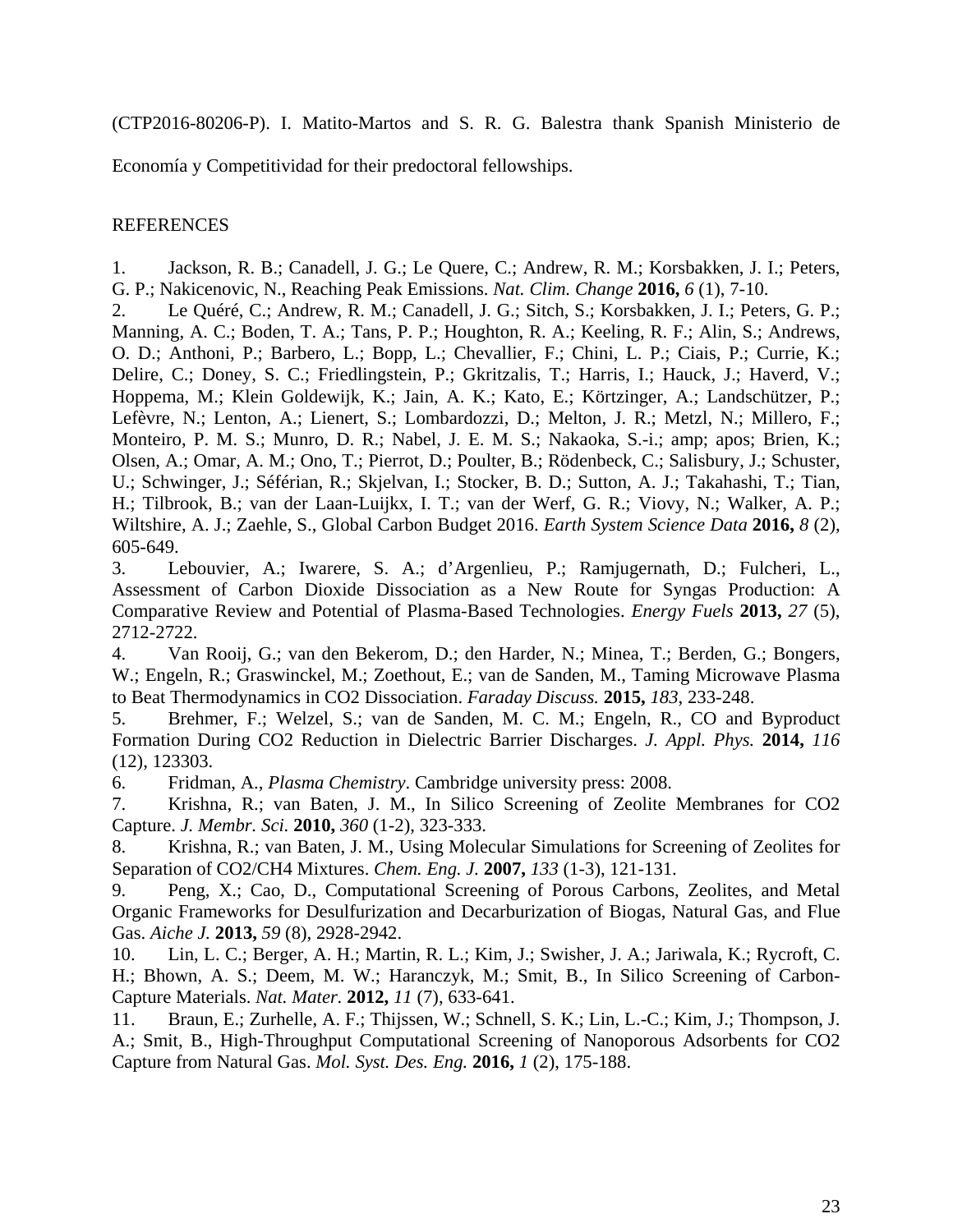<span id="page-23-0"></span>12. Matito-Martos, I.; Martin-Calvo, A.; Gutierrez-Sevillano, J. J.; Haranczyk, M.; Doblare, M.; Parra, J. B.; Ania, C. O.; Calero, S., Zeolite Screening for the Separation of Gas Mixtures Containing SO2, CO2 and CO. *Phys. Chem. Chem. Phys.* **2014,** *16* (37), 19884-19893.

<span id="page-23-1"></span>13. Jeong, W.; Kim, J., Understanding the Mechanisms of CO2 Adsorption Enhancement in Pure Silica Zeolites under Humid Conditions. *J. Phys. Chem. C* **2016,** *120* (41), 23500-23510.

<span id="page-23-2"></span>14. Bongers, W.; Bouwmeester, H.; Wolf, B.; Peeters, F.; Welzel, S.; van den Bekerom, D.; den Harder, N.; Goede, A.; Graswinckel, M.; Groen, P. W., Plasma‐Driven Dissociation of CO2 for Fuel Synthesis. *Plasma Process. Polym.* **2017,** *14* (6).

<span id="page-23-3"></span>15. Baerlocher, C.; McCusker, L. B. Database of Zeolite Structures. [http://www.iza](http://www.iza-structure.org/databases/)[structure.org/databases/.](http://www.iza-structure.org/databases/)

<span id="page-23-4"></span>16. Myers, A.; Prausnitz, J. M., Thermodynamics of Mixed‐Gas Adsorption. *Aiche J.* **1965,** *11* (1), 121-127.

<span id="page-23-5"></span>17. Dubbeldam, D.; Calero, S.; Ellis, D. E.; Snurr, R. Q., Raspa: Molecular Simulation Software for Adsorption and Diffusion in Flexible Nanoporous Materials. *Mol. Simul.* **2016,** *42* (2), 81-101.

<span id="page-23-6"></span>18. Garcia-Sanchez, A.; Ania, C. O.; Parra, J. B.; Dubbeldam, D.; Vlugt, T. J. H.; Krishna, R.; Calero, S., Transferable Force Field for Carbon Dioxide Adsorption in Zeolites. *J. Phys. Chem. C* **2009,** *113* (20), 8814-8820.

<span id="page-23-7"></span>19. Martin-Calvo, A.; Lahoz-Martin, F. D.; Calero, S., Understanding Carbon Monoxide Capture Using Metal–Organic Frameworks. *J. Phys. Chem. C* **2012,** *116* (11), 6655-6663.

<span id="page-23-8"></span>20. Martin-Calvo, A.; Garcia-Perez, E.; Garcia-Sanchez, A.; Bueno-Perez, R.; Hamad, S.; Calero, S., Effect of Air Humidity on the Removal of Carbon Tetrachloride from Air Using Cu-BTC Metal-Organic Framework. *Phys. Chem. Chem. Phys.* **2011,** *13* (23), 11165-11174.

<span id="page-23-9"></span>21. Martin-Calvo, A.; Gutierrez-Sevillano, J. J.; Parra, J. B.; Ania, C. O.; Calero, S., Transferable Force Fields for Adsorption of Small Gases in Zeolites. *Phys. Chem. Chem. Phys.*  **2015,** *17* (37), 24048-24055.

<span id="page-23-10"></span>22. Myers, A., Activity Coefficients of Mixtures Adsorbed on Heterogeneous Surfaces. *Aiche J.* **1983,** *29* (4), 691-693.

<span id="page-23-11"></span>23. Rodríguez-Gómez Balestra, S.; Bueno-Perez, R.; Calero, S. Gaiast *Zenodo* [Online], 2016.

<span id="page-23-12"></span>24. Delgado, J. A.; Águeda, V. I.; Uguina, M. A.; Brea, P.; Grande, C. A., Comparison and Evaluation of Agglomerated Mofs in Biohydrogen Purification by Means of Pressure Swing Adsorption (PSA). *Chem. Eng. J.* **2017,** *326*, 117-129.

<span id="page-23-13"></span>25. Vemula, R. R.; Sircar, S., Comparative Performance of an Adiabatic and a Nonadiabatic PSA Process for Bulk Gas Separation—a Numerical Simulation. *Aiche J.* **2017,** *63* (9), 4066- 4078.

<span id="page-23-14"></span>26. Krishna, R.; Smit, B.; Calero, S., Entropy Effects During Sorption of Alkanes in Zeolites. *Chem. Soc. Rev.* **2002,** *31* (3), 185-194.

<span id="page-23-15"></span>27. Löwenstein, W.; Lowenstein, M., The Distribution of Aluminum in the Tetrahedra of Silicates and Aluminates. *Am. Mineral.* **1954,** *39*, 92-96.

<span id="page-23-16"></span>28. Dempsey, E., Molecular Sieves. *Society of Chemical Industry, London* **1968,** *293*.

<span id="page-23-17"></span>29. Tomita, T.; Sakamoto, T.; Ohkamo, U.; Suzuki, M. In *The Effects of Variables in Fourbed Pressure Swing Adsorption for Hydrogen Purification*, Proceedings of the Second Engineering Foundation Conference on Fundamentals of Adsorption, Liapis, AI (ed), Engineering Foundation, Nueva York, 1987.